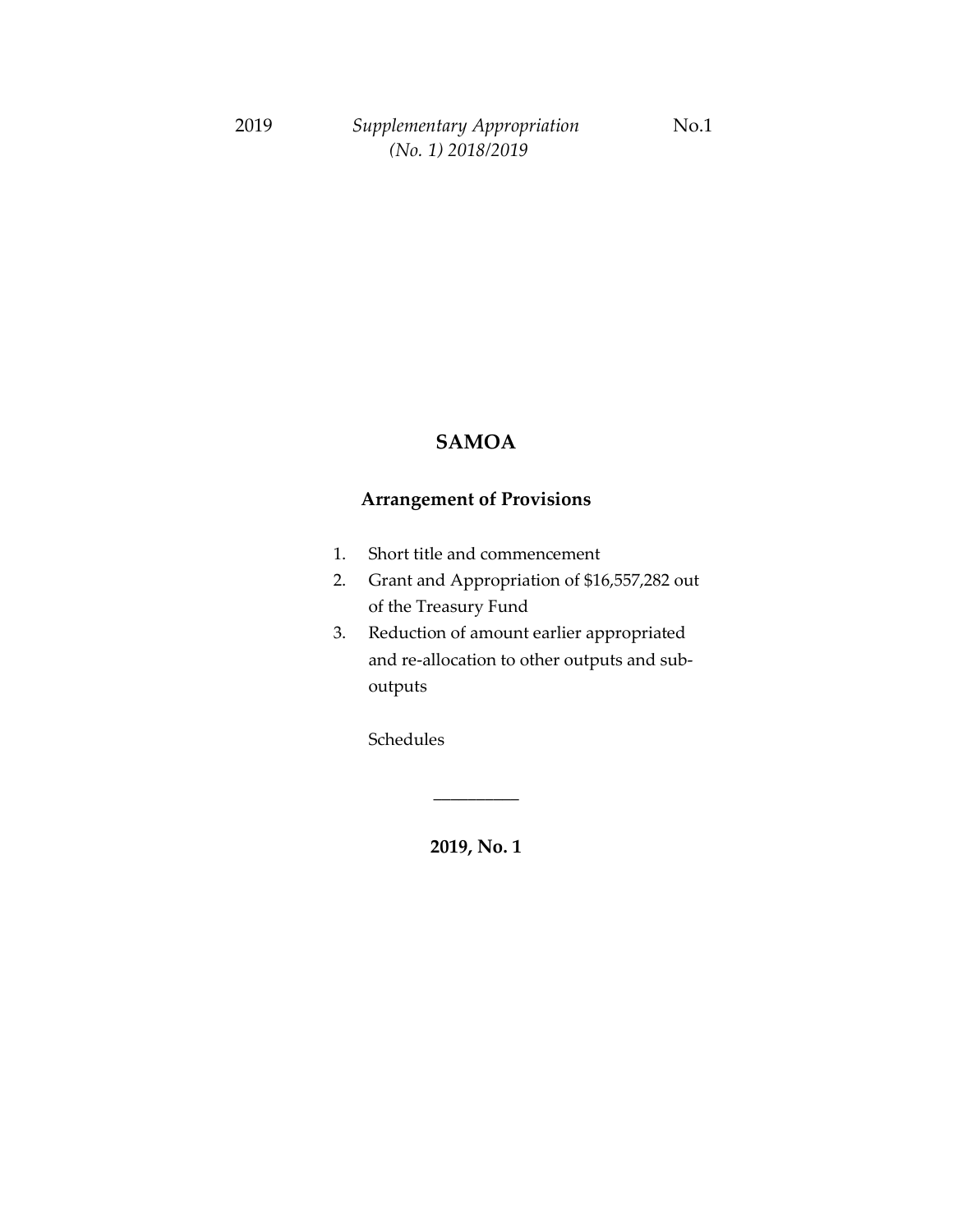**AN ACT to authorise the issue and application of certain sums of money out of the Treasury Fund to Ministerial and Departmental outputs and sub-outputs, outputs provided by third parties and transactions on behalf of the State for the Financial Year ending 30 June 2019 ("Financial Year 2018/2019").** *[28th January 2019]*

**BE IT ENACTED** by the Legislative Assembly of Samoa in Parliament assembled as follows:

#### **1. Short title and commencement:**

- (1) This Act may be cited as the Supplementary Appropriation Act (No. 1) 2018/2019 and is read together with and forms part of the Appropriation Act 2018/2019 ("principal Act").
- (2) Section 2 and the Schedules relate to Departmental outputs and sub-outputs, outputs provided by third Parties and transactions on behalf of the State for the Financial Year 2018/2019.
- (3) This Act commences on the date of assent by the Head of State.

### **2. Grant and Appropriation of \$16,557,282 out of the Treasury Fund:**

(1) There may be issued out of the Treasury Fund and applied to outputs or sub-outputs to be delivered by individual Ministries and Departments, outputs provided by third parties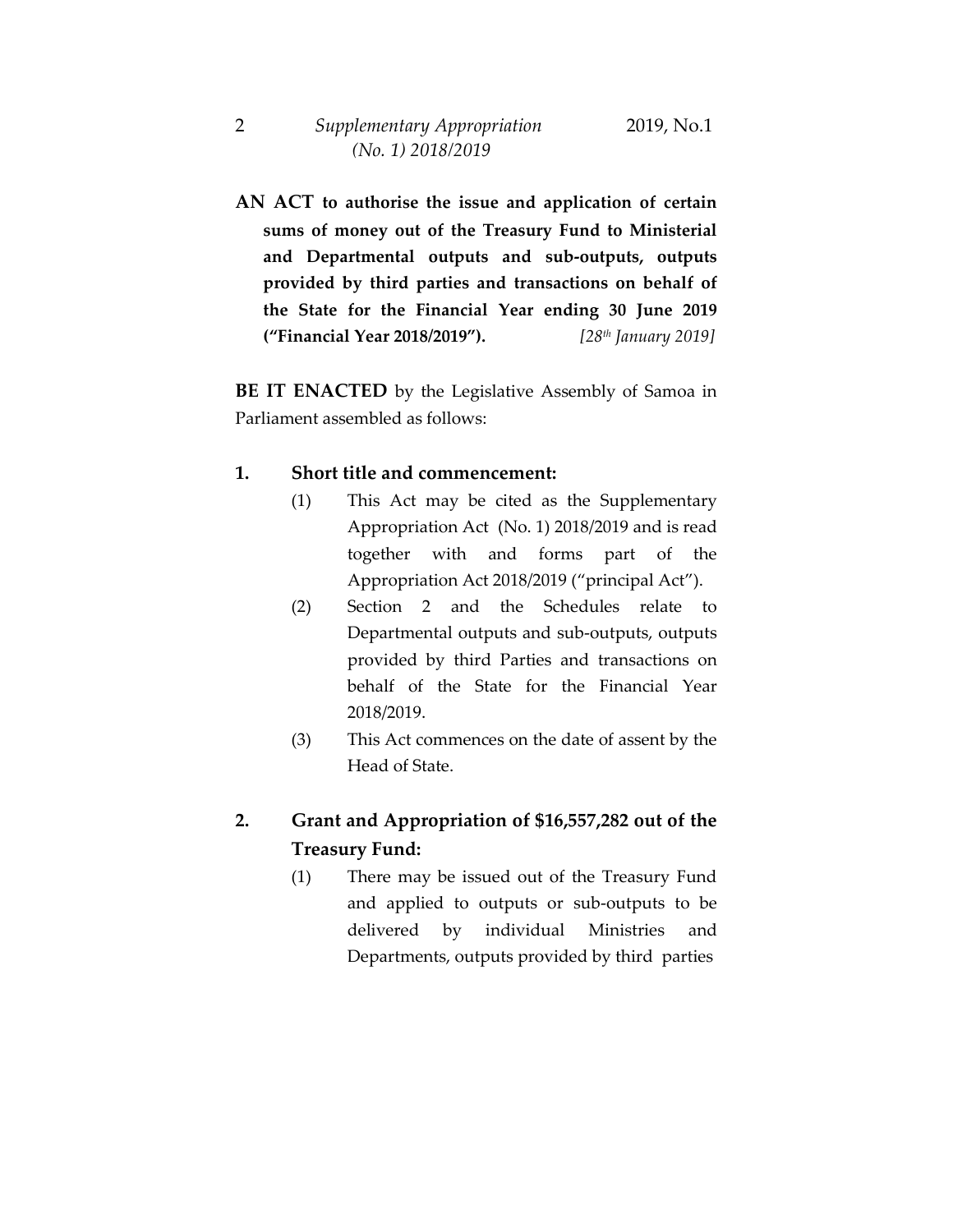and transactions on behalf of the State for the Financial Year 2018/2019, sums which do not exceed in aggregate the sum of \$16,557,282 inclusive of the amount appropriated under section 3.

(2) The sums authorised to be expended under subsection (1) are separately appropriated according to the outputs or sub-outputs to be delivered by individual Ministries and Departments, outputs provided by third parties, and transactions on behalf of the State in the manner specified in the First Schedule.

### **3. Reduction of amounts earlier appropriated and re-allocation to other outputs and sub-outputs:**

- (1) The principal Act is amended by authorising the reduction of the amount of \$165,000 from the listed Ministries and Departments in according to the amounts set out in the Second Schedule.
- (2) The reduction amount of \$165,000 under subsection (1) is appropriated and re-allocated to the Departments and outputs in the manner specified in the First Schedule and are in addition to the earlier appropriations.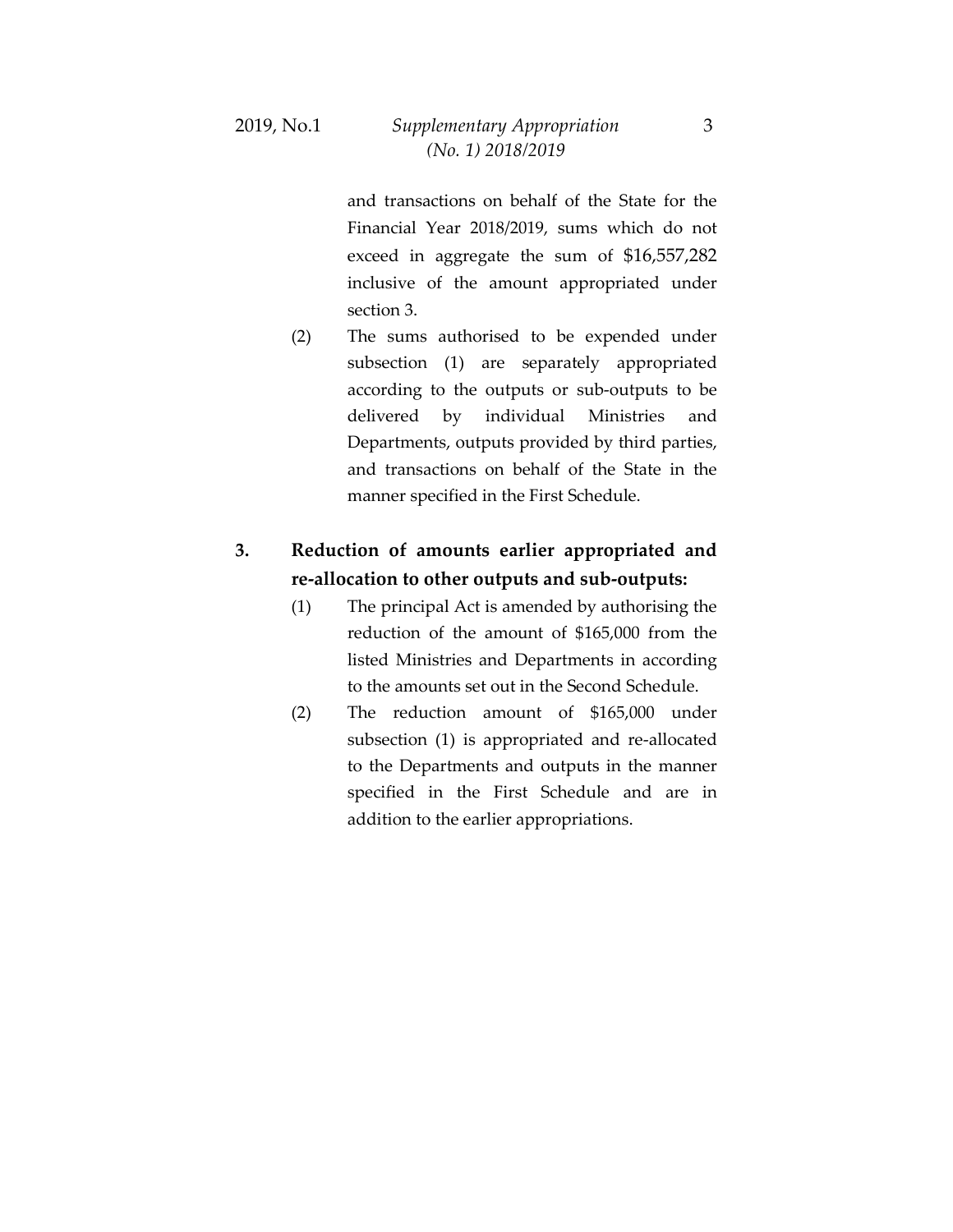*(No. 1) 2018/2019*

## **(Sections 1(2), 2(2) and 3(2)) ADDITION IN APPROPRIATIONS**

#### **Ministry**

**Description Appropriations Totals**

### **AGRICULTURE AND FISHERIES**

### **Addition to Outputs Provided by the**

| $1.0\,$ | Policy Advice to the          |         |
|---------|-------------------------------|---------|
|         | Responsible Minister          | 4,395   |
|         | 2.0 Ministerial Support       | 3,709   |
|         | 3.0 Agricultural, Quarantine  |         |
|         | and Regulation Services       | 20,572  |
|         | 4.0 Crops, Research,          |         |
|         | Commercial Development        |         |
|         | & Advisory Services           | 74,099  |
|         | 5.0 Animal Production, Health |         |
|         | & Research Services           | 34,171  |
|         | 6.0 Fisheries Management,     |         |
|         | Planning & Research           |         |
|         | Services                      | 37,491  |
|         | 7.0 Policy Development,       |         |
|         | Planning &                    |         |
|         | <b>Communication Services</b> | 10, 657 |
|         |                               |         |

| <b>Total: Addition to Outputs</b> |         |
|-----------------------------------|---------|
| Provided by the Ministry:         | 185,093 |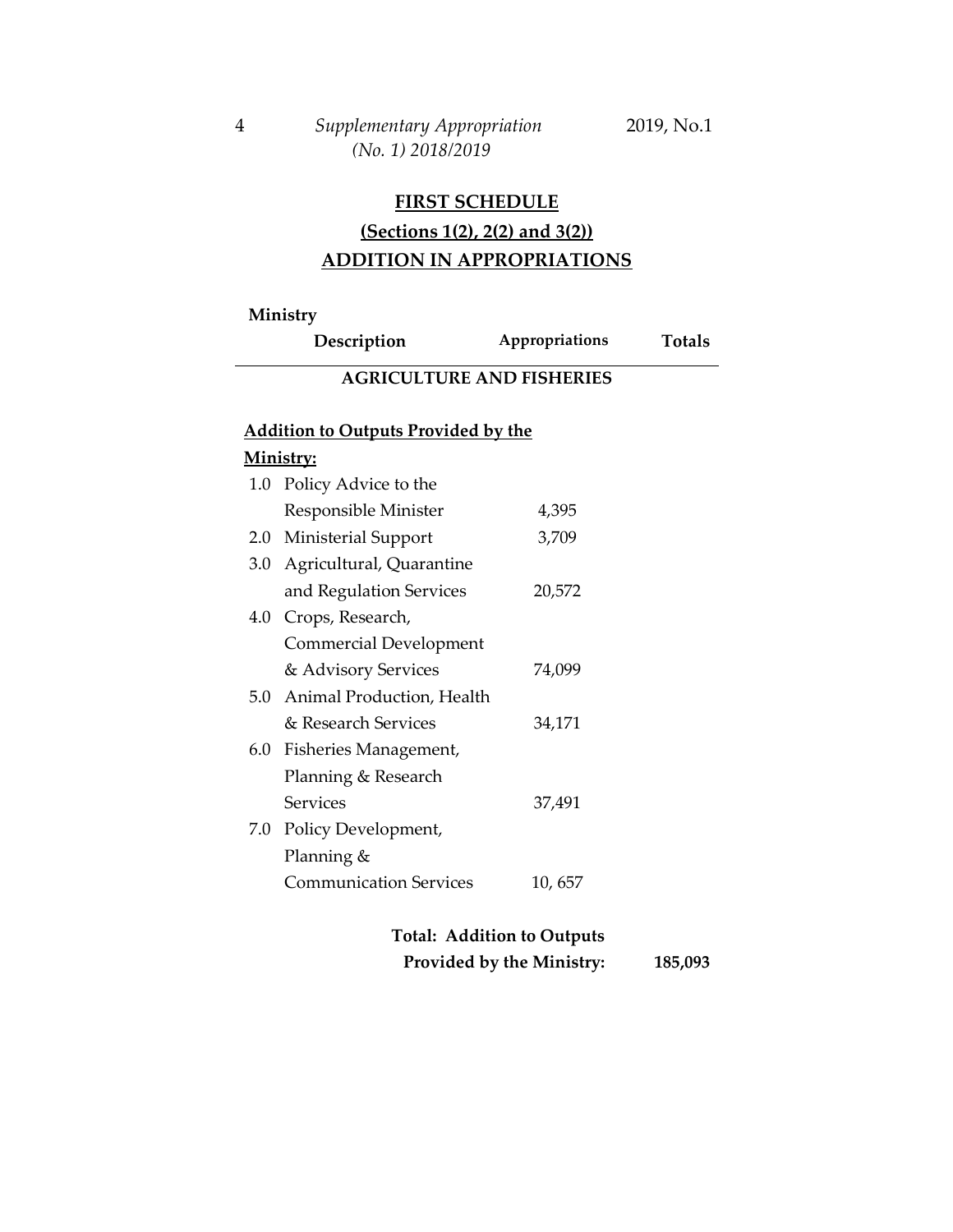| 2019, No.1 | Supplementary Appropriation |  |
|------------|-----------------------------|--|
|            | (No. 1) 2018/2019           |  |

| <u>Addition to Transactions on Behalf of the </u> |         |  |
|---------------------------------------------------|---------|--|
| State:                                            |         |  |
| <b>Membership Fees &amp; Grants</b>               |         |  |
| Forum Fisheries Agency                            | 28,800  |  |
| <b>IFAD Replenishment Fund</b>                    | 30,000  |  |
| FAO Sub Regional Office                           | 143,800 |  |
|                                                   |         |  |

| <b>Total: Addition to Transactions</b> |         |
|----------------------------------------|---------|
| on Behalf of the State:                | 202,600 |

**Total Expenditure: \$ 387,693**

# **COMMERCE, INDUSTRY AND LABOUR**

## **Addition to Outputs Provided by the**

| 1.0 Policy Advice to the     |        |
|------------------------------|--------|
| Responsible Minister         | 9,881  |
| 2.0 Seasonal Employment Unit | 5,701  |
| 3.0 Management of            |        |
| Investment Promotion &       |        |
| <b>Industry Development</b>  | 9,010  |
| 4.0 Enforcement of Fair      |        |
| <b>Trading and Codex</b>     |        |
| Development                  | 11,660 |
| 5.0 Administration of        |        |
| Apprenticeship Scheme        |        |
| and Employment Services      | 7,965  |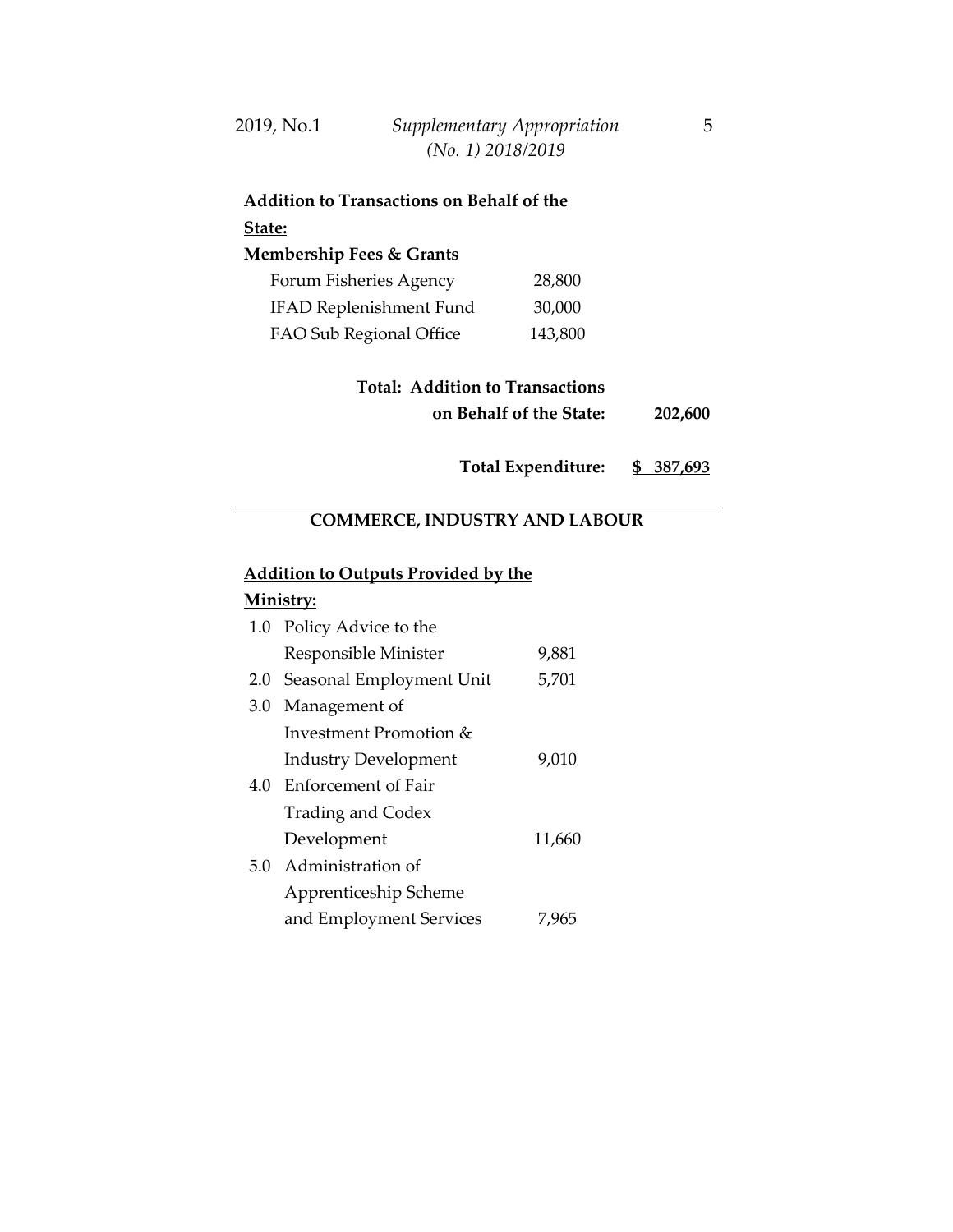| 6 | Supplementary Appropriation | 2019, No.1 |
|---|-----------------------------|------------|
|   | $(No. 1)$ 2018/2019         |            |

| 60  | <b>Enforcement of Labour</b>    |       |
|-----|---------------------------------|-------|
|     | <b>Standards and Assessment</b> |       |
|     | of Work Permits                 | 7,673 |
| 7.0 | – Enforcement of                |       |
|     | Occupational, Safety and        |       |
|     | Health Standards                | 5,606 |
| 3.0 | Management of the               |       |
|     | Registries of Companies,        |       |
|     | <b>Intellectual Properties</b>  | 11.4  |

## **Addition to Outputs Provided by the Ministry: 68,995**

**Total Expenditure: \$ 68,995**

## **COMMUNICATION AND INFORMATION TECHNOLOGY**

### **Addition to Outputs Provided by the Ministry:**

| 1.0 Policy Advice to the  |        |
|---------------------------|--------|
| Responsible Minister      | 1,461  |
| 2.0 Ministerial Support   | 3,317  |
| 3.0 Policy Development    | 7,388  |
| 4.0 Broadcasting Services | 13,517 |
| 5.0 ICT Secretariat       | 5,319  |

### **Addition to Outputs Provided by the Ministry: 31,002**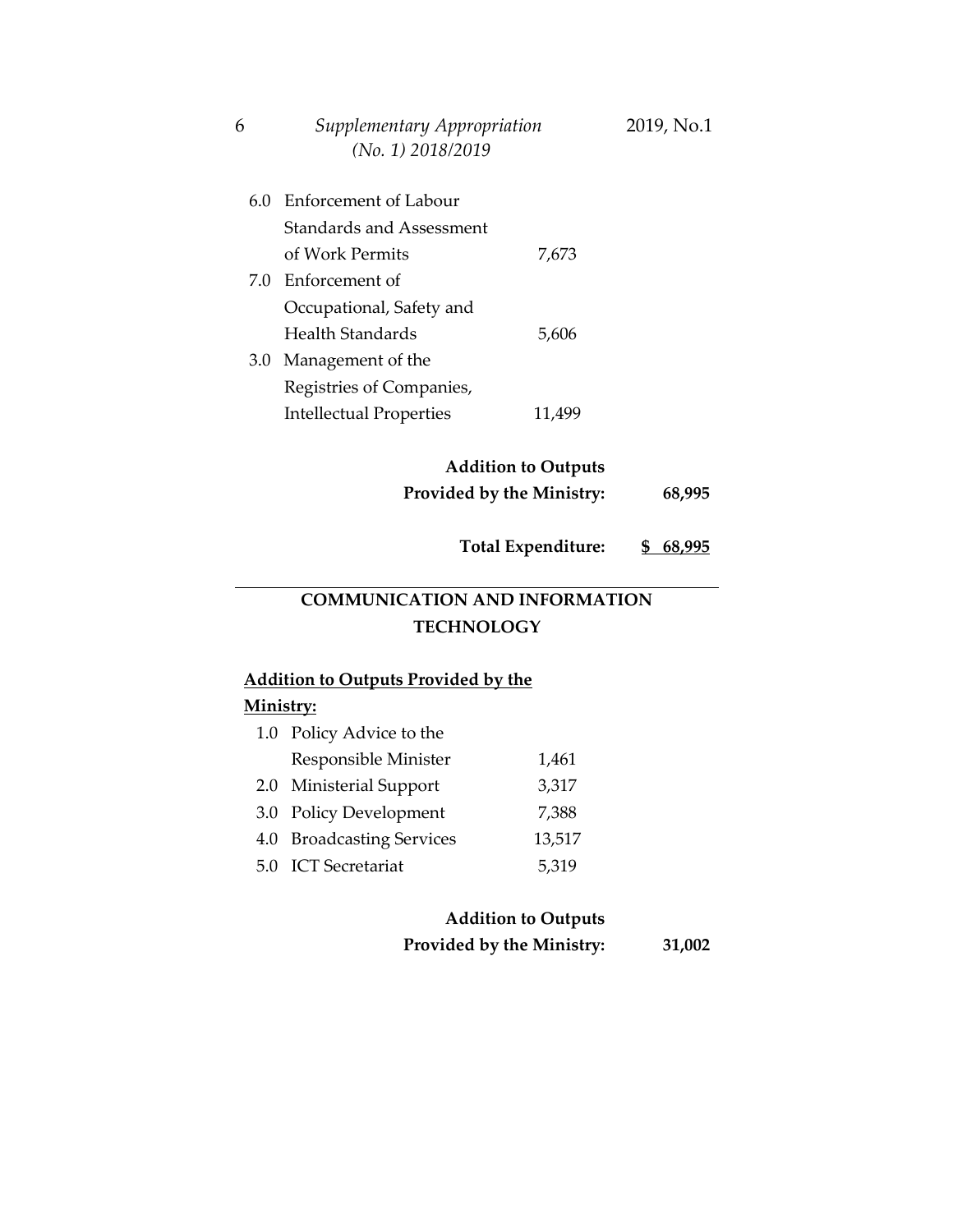#### **EDUCATION, SPORTS & CULTURE**

### **Addition to Outputs Provided by the**

| 1.0  | Policy Advice to the           |           |
|------|--------------------------------|-----------|
|      | Responsible Minister           | 8,169     |
| 2.0  | Ministerial Support            | 4,005     |
| 3.0  | <b>Teaching Services</b>       | 1,659,324 |
| 4.0  | <b>Teacher Development</b>     |           |
|      | Services                       | 9,615     |
| 5.0  | School Improvement             |           |
|      | <b>Services</b>                | 207164.63 |
| 6.0  | <b>Curriculum Services</b>     | 31,173    |
| 7.0  | Assessment and                 |           |
|      | <b>Examination Services</b>    | 13,574    |
| 8.0  | Policy Planning and            |           |
|      | <b>Research Services</b>       | 10,899    |
| 9.0  | <b>Assets Management</b>       |           |
|      | <b>Services</b>                | 22,866    |
| 10.0 | <b>Public Library Services</b> | 9,452     |
| 11.0 | <b>Sports Development</b>      |           |
|      | <b>Services</b>                | 7,646     |
|      | 12.0 Cultural Development      |           |
|      | <b>Services</b>                | 9,539     |
| 13.0 | Monitoring, Evaluation         |           |
|      | and Review Services            | 12,400    |
| 14.0 | Sector Coordination            |           |
|      | <b>Services</b>                | 6,704     |
|      |                                |           |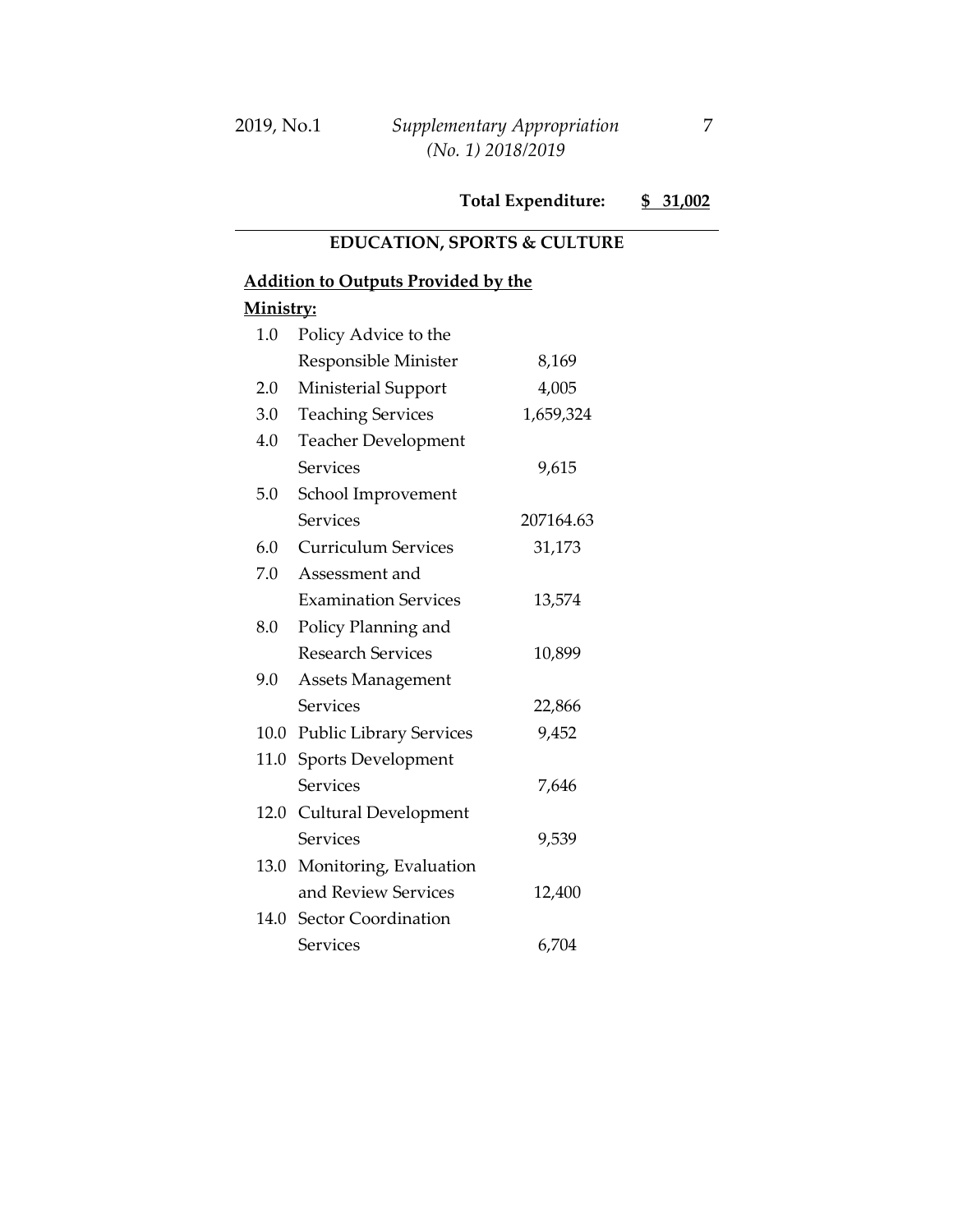| 8 | Supplementary Appropriation | 2019, No.1 |
|---|-----------------------------|------------|
|   | $(No. 1)$ 2018/2019         |            |

| <b>Total: Addition to Outputs</b> |             |
|-----------------------------------|-------------|
| Provided by the Ministry:         | 2,012,531   |
| <b>Total Expenditure:</b>         | \$2,012,531 |

#### **FINANCE**

### **Addition to Outputs Provided by the Ministry:**

|     | <u>, and immediate</u>        |        |
|-----|-------------------------------|--------|
| 1.0 | Policy Assessment and         |        |
|     | <b>Advice to Cabinet</b>      | 3,185  |
| 2.0 | Ministerial Support           | 4,164  |
| 3.0 | Administration of Fiscal      |        |
|     | Policy & Budget Reforms       | 19,793 |
| 4.0 | <b>Internal Auditing and</b>  |        |
|     | <b>Investigation Services</b> | 11,056 |
| 5.0 | Economic Planning and         |        |
|     | Policy                        | 13,339 |
| 6.0 | Accounting Services &         |        |
|     | <b>Financial Reporting</b>    | 35,318 |
| 7.1 | Management of the             |        |
|     | Fiame Mataafa Faumuina        |        |
|     | Mulinuu II Building           | 12,495 |
| 7.2 | Management of Tui Atua        |        |
|     | Tamasese Efi (TATE)           |        |
|     | Building                      | 4,126  |
| 8.0 | <b>Information Technology</b> |        |
|     | Advice & Services             | 9,838  |
| 9.0 | <b>Climate Resilience</b>     |        |
|     | Investment &                  |        |
|     | Coordination                  | 5,049  |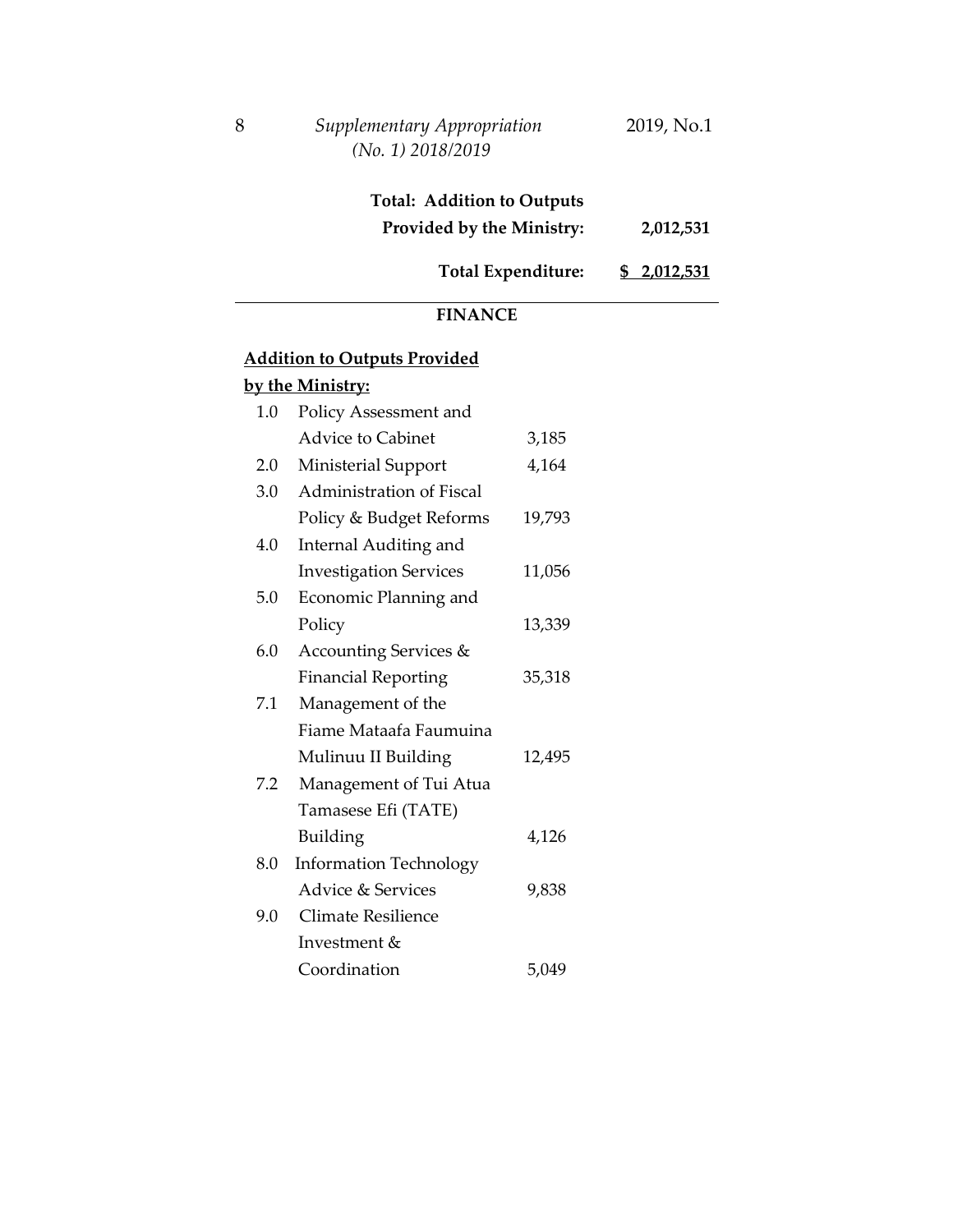| 2019, No.1 | Supplementary Appropriation |  |
|------------|-----------------------------|--|
|            | $(No. 1)$ 2018/2019         |  |

| 10.0 Aid Coordination &     |        |
|-----------------------------|--------|
| Loan Management             | 12,770 |
| 11.0 Financial & Legal      |        |
| Services                    | 3,738  |
| 12.0 Procurement Monitoring |        |
| Services                    | 4,651  |
| 13.0 Finance One System     |        |
| <b>Support Services</b>     | 4,276  |
| 14.0 Energy Policy and      |        |
| Coordination Division       | 5,708  |
| 15.0 Finance Sector         |        |
| Coordination & PFM          | 4.108  |

### **Total: Addition to Outputs Provided by the Ministry: 153,614**

#### **Addition to Transactions on Behalf of the State:** VAGST on Aid & Loan Funded Project Project Audit Fees Senior Citizens Pension Scheme Development Bank of Samoa (International Banks) Samoa Trust Estates Corporation 65,000 100,000 626,820 636,747 1,000,000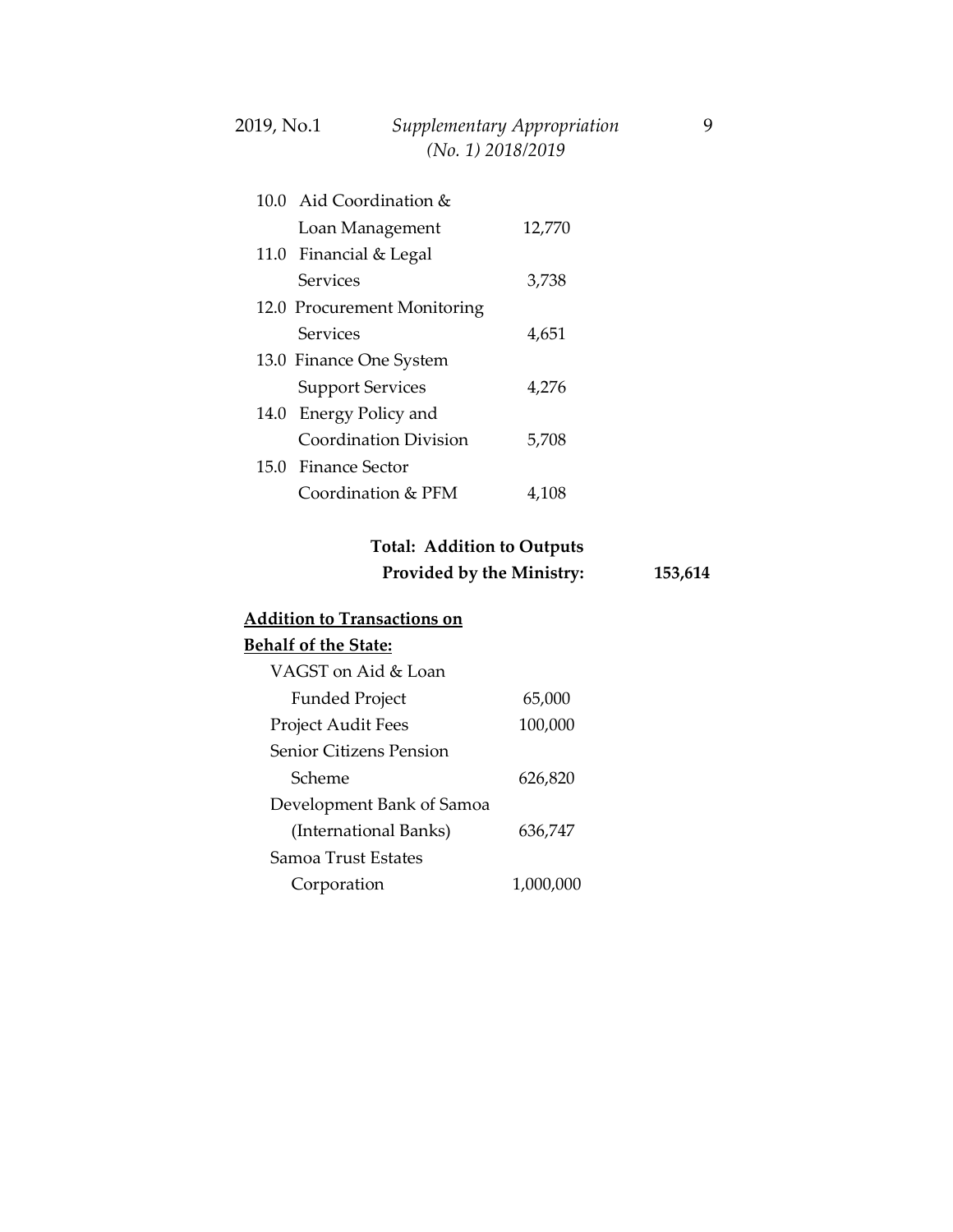| $10\,$ | Supplementary Appropriation | 2019, No.1 |
|--------|-----------------------------|------------|
|        | $(No. 1)$ 2018/2019         |            |

| <b>Total: Addition to Transactions</b> |           |
|----------------------------------------|-----------|
| on Behalf of the State:                | 2,428,567 |

**Total Expenditure: \$ 2,582,181**

## **FOREIGN AFFAIRS AND TRADE**

# **Addition to Outputs Provided by the**

| 1.0 | Policy Advice to the           |       |
|-----|--------------------------------|-------|
|     | Responsible Minister &         |       |
|     | Cabinet                        | 1,412 |
| 2.1 | Ambassador at large for        |       |
|     | the Pacific (Newly             |       |
|     | Created Output)                | 1,806 |
| 2.2 | Political and                  |       |
|     | <b>International Relations</b> |       |
|     | and Protocol Services          |       |
|     | (Formerly Output 2)            | 8,142 |
| 3.1 | High Commission -              |       |
|     | Wellington                     | 3,959 |
| 3.2 | Consulate General -            |       |
|     | Auckland                       | 2,600 |
| 3.3 | Embassy - Brussels             | 4,273 |
| 3.4 | <b>Embassy - New York</b>      | 4,116 |
| 3.5 | High Commission -              |       |
|     | Canberra                       | 3,194 |
| 3.6 | Student Counselor - Fiji       | 1,535 |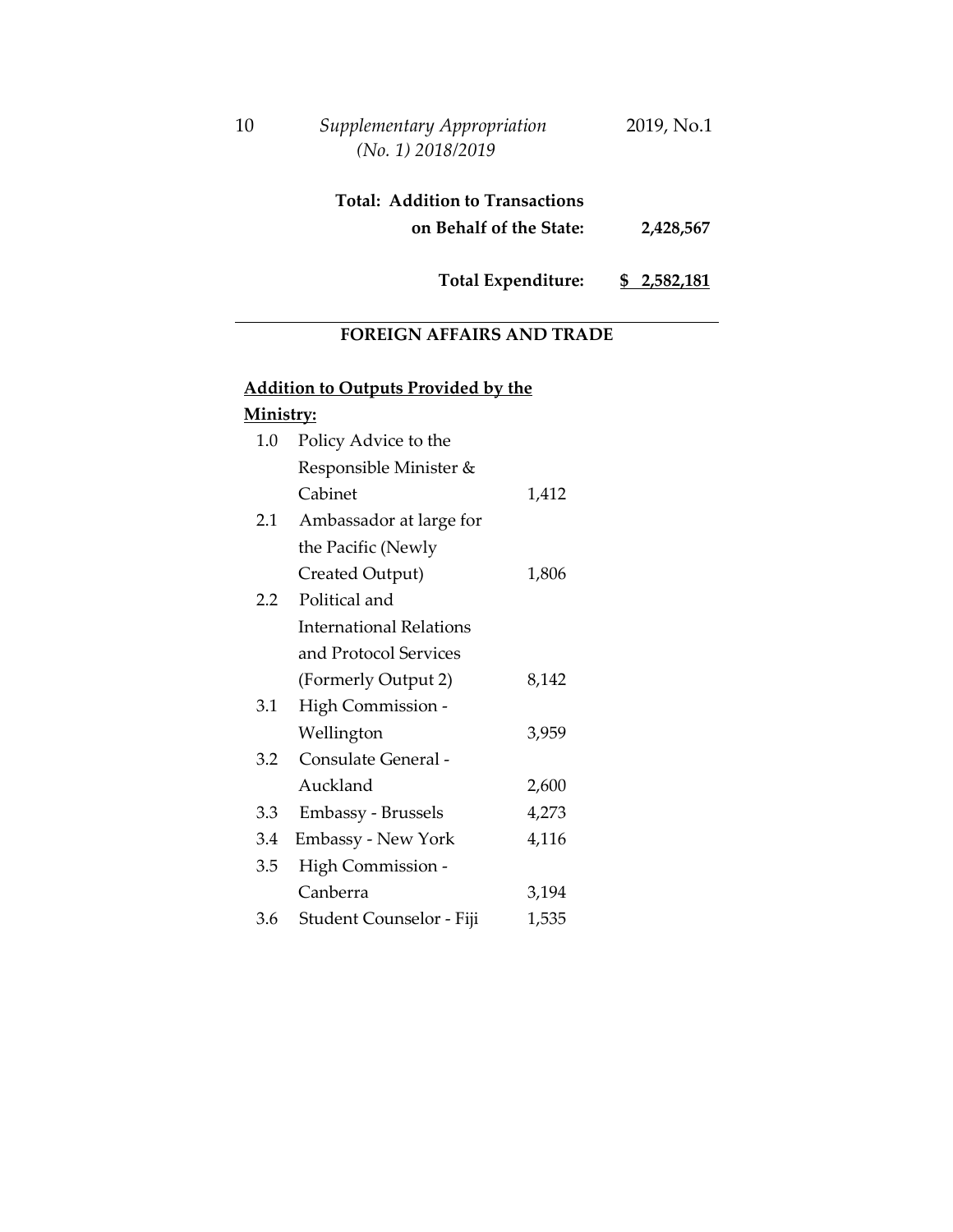| 3.7  | Consulate General -      |        |
|------|--------------------------|--------|
|      | American Samoa           | 1,535  |
| 3.8  | Embassy - Japan          | 2,884  |
| 3.9  | Embassy - China          | 4,273  |
| 3.10 | Consulate General -      |        |
|      | Sydney                   | 2,767  |
| 4.0  | Scholarship, Training &  |        |
|      | Bilateral                | 8,455  |
| 5.0  | Trade Development and    |        |
|      | Promotion                | 11,132 |
| 6.0  | <b>Protocol Services</b> | 1,535  |
| 7.0  | Regional Relations       | 1,222  |
| 8.0  | <b>Legal Services</b>    | 1,222  |

### **Total: Addition to Outputs Provided by the Ministry: 66,062**

**Total Expenditure: \$ 66,062**

#### **HEALTH**

### **Addition to Outputs Provided by the**

| $1.0\,$ | Policy Advice to the       |       |
|---------|----------------------------|-------|
|         | Responsible Minister       | 4,538 |
| 2.0     | Ministerial Support        | 3,049 |
| 3.0     | Strategic Planning, Policy |       |
|         | and Research Division      | 8,836 |
|         |                            |       |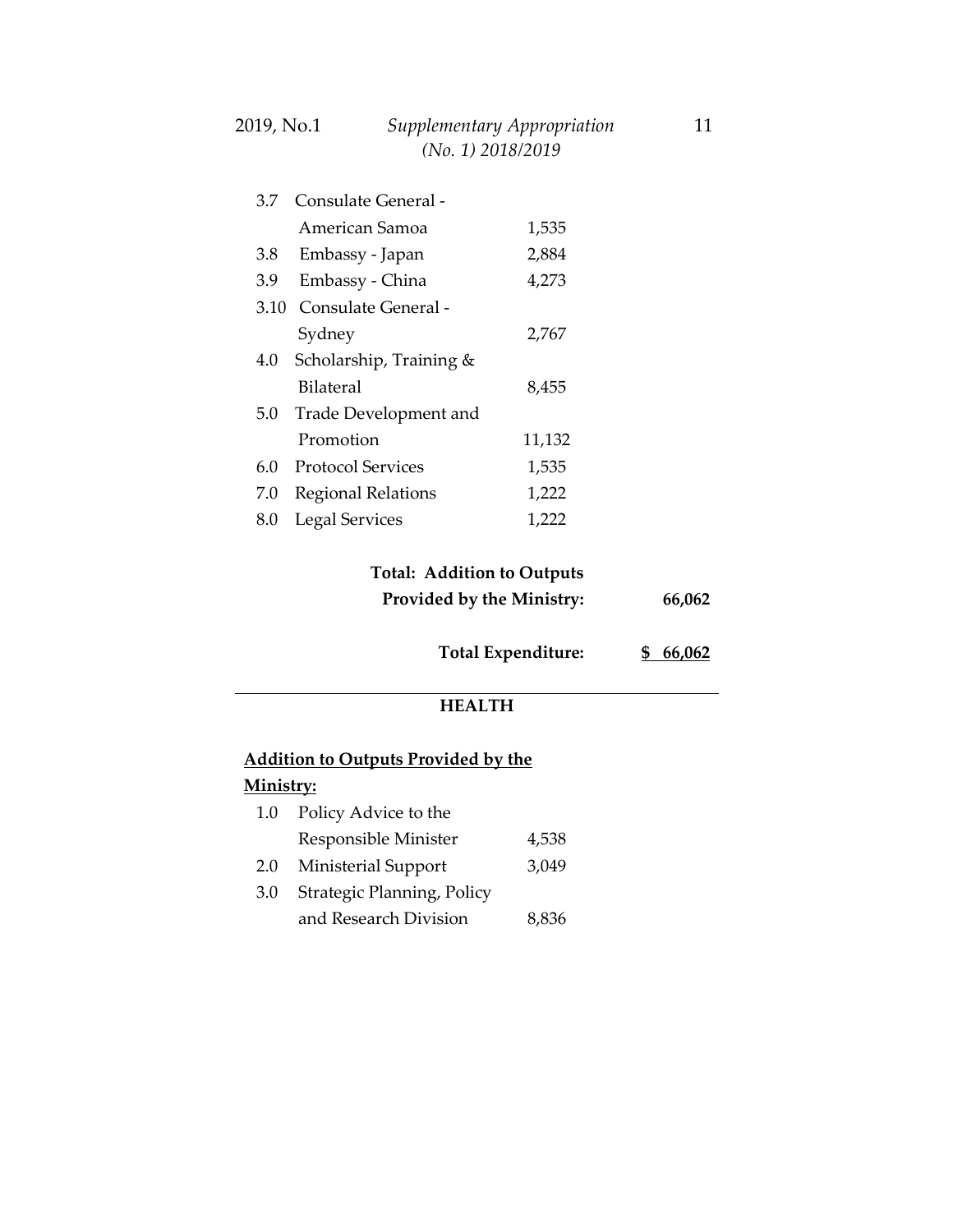|     | (No. 1) 2018/2019                 |                           |           |
|-----|-----------------------------------|---------------------------|-----------|
| 4.0 | Health Protection and             |                           |           |
|     | <b>Enforcement Division</b>       | 23,993                    |           |
| 5.0 | Health Services,                  |                           |           |
|     | Performance & Quality             |                           |           |
|     | for Medical, Dental &             |                           |           |
|     | <b>Allied Health Services</b>     | 10,072                    |           |
| 6.0 | Health Services,                  |                           |           |
|     | Performance & Quality             |                           |           |
|     | Assurance                         |                           |           |
|     | (Nursing/Midwifery)               | 9,909                     |           |
| 7.0 | Registrar of Healthcare           |                           |           |
|     | <b>Professional Services</b>      | 2,628                     |           |
| 8.0 | <b>Health Information</b>         |                           |           |
|     | System and Information,           |                           |           |
|     | Communication &                   |                           |           |
|     | Technology                        | 8,118                     |           |
| 9.0 | National Health                   |                           |           |
|     | Surveillance &                    |                           |           |
|     | <b>International Health</b>       |                           |           |
|     | Regulations                       | 19,961                    |           |
|     | 10.0 Health Sector                |                           |           |
|     | Coordination,                     |                           |           |
|     | Resourcing & Monitoring           | 17,730                    |           |
|     | <b>Total: Addition to Outputs</b> |                           |           |
|     | <b>Provided by the Ministry:</b>  |                           | 108,835   |
|     |                                   | <b>Total Expenditure:</b> | \$108,835 |

| 12 | Supplementary Appropriation | 2019, No.1 |
|----|-----------------------------|------------|
|    | $(No. 1)$ 2018/2019         |            |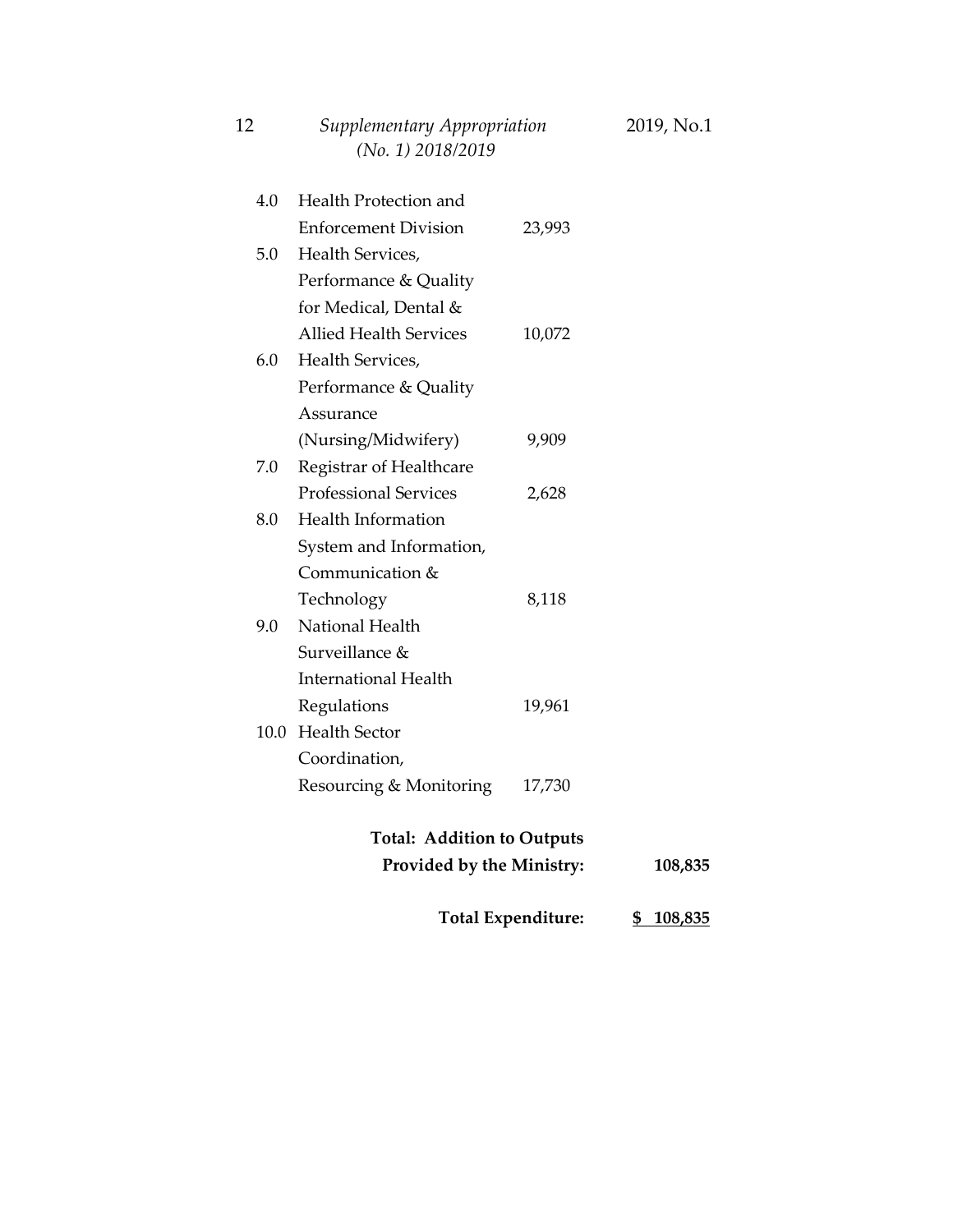# **JUSTICE AND COURTS ADMINISTRATION**

### **Addition to Outputs Provided by the**

| 1.0 | Policy Advice to the        |         |
|-----|-----------------------------|---------|
|     | Responsible Minister        | 3,853   |
| 2.0 | Ministerial Support         | 3,956   |
| 3.1 | Land & Title                | 203,115 |
| 3.2 | Judiciary                   | 1,119   |
| 4.0 | Research, Policy &          |         |
|     | Planning                    | 4,823   |
| 5.1 | Management of               |         |
|     | Probation & Parole          |         |
|     | <b>Services</b>             | 9,951   |
| 5.2 | Management of               |         |
|     | Warrants & Bailiff          |         |
|     | <b>Services</b>             | 6,000   |
| 5.3 | Management of               |         |
|     | Maintenance &               |         |
|     | <b>Affiliation Services</b> | 4,536   |
| 6.0 | <b>Censoring Services</b>   | 4,239   |
| 7.0 | Management of Lands &       |         |
|     | Titles Court & Court of     |         |
|     | Appeal                      | 13,976  |
| 8.0 | Management & Servicing      |         |
|     | of Criminal and Civil       |         |
|     | Courts                      | 20,090  |
| 9.0 | Management and              |         |
|     | Servicing of Tuasivi        |         |
|     | Court                       | 13,179  |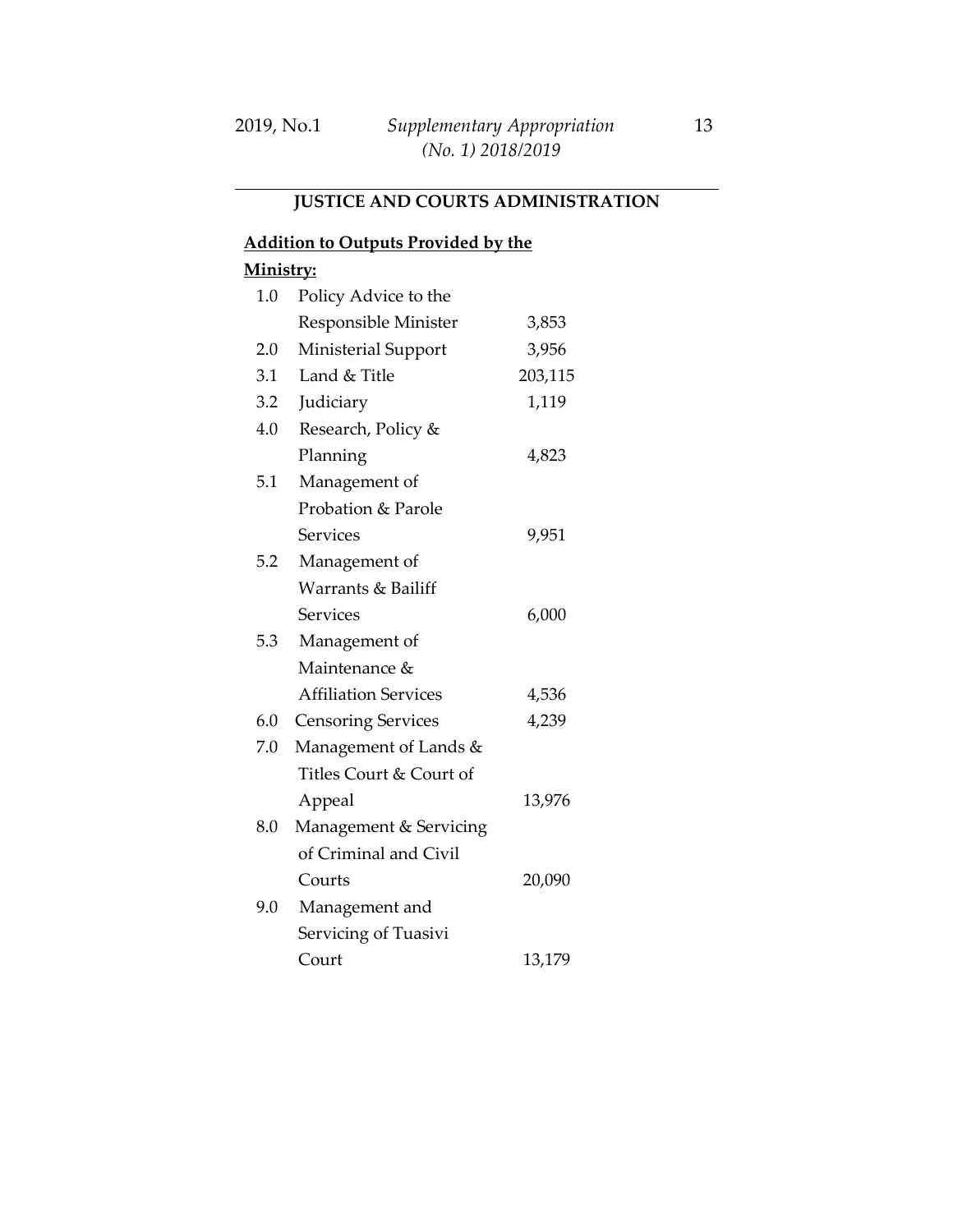| 14 | Supplementary Appropriation<br>$(No. 1)$ 2018/2019 |        | 2019, No.1 |
|----|----------------------------------------------------|--------|------------|
|    | 10.0 Mediation & Registration                      | 11,135 |            |
|    | 11.0 Information                                   |        |            |
|    | Management and                                     |        |            |
|    | Registry                                           | 15,843 |            |
|    | 12.0 Law and Justice                               |        |            |
|    | Secretariat                                        | 4,026  |            |
|    |                                                    |        |            |

# **Total: Addition to Outputs Provided by the Ministry: 319,839**

**Total Additional Expenditure: \$ 319,839**

### **NATURAL RESOURCES AND ENVIRONMENT**

#### **Addition to Outputs Provided by the**

| 1.0 | Policy Advice to the           |        |
|-----|--------------------------------|--------|
|     | Responsible Minister           | 6,678  |
| 2.0 | Ministerial Support            | 4,979  |
| 3.0 | Land Management                | 24,603 |
| 4.0 | <b>Land Technical Services</b> | 19,111 |
| 5.0 | <b>Environment Services</b>    | 29,838 |
| 6.0 | Forestry Management,           |        |
|     | Planning & Research            |        |
|     | Services                       | 36,919 |
| 7.0 | Meteorological,                |        |
|     | Hydrological, Geological       |        |
|     | & Geophysics Services          | 23,193 |
|     |                                |        |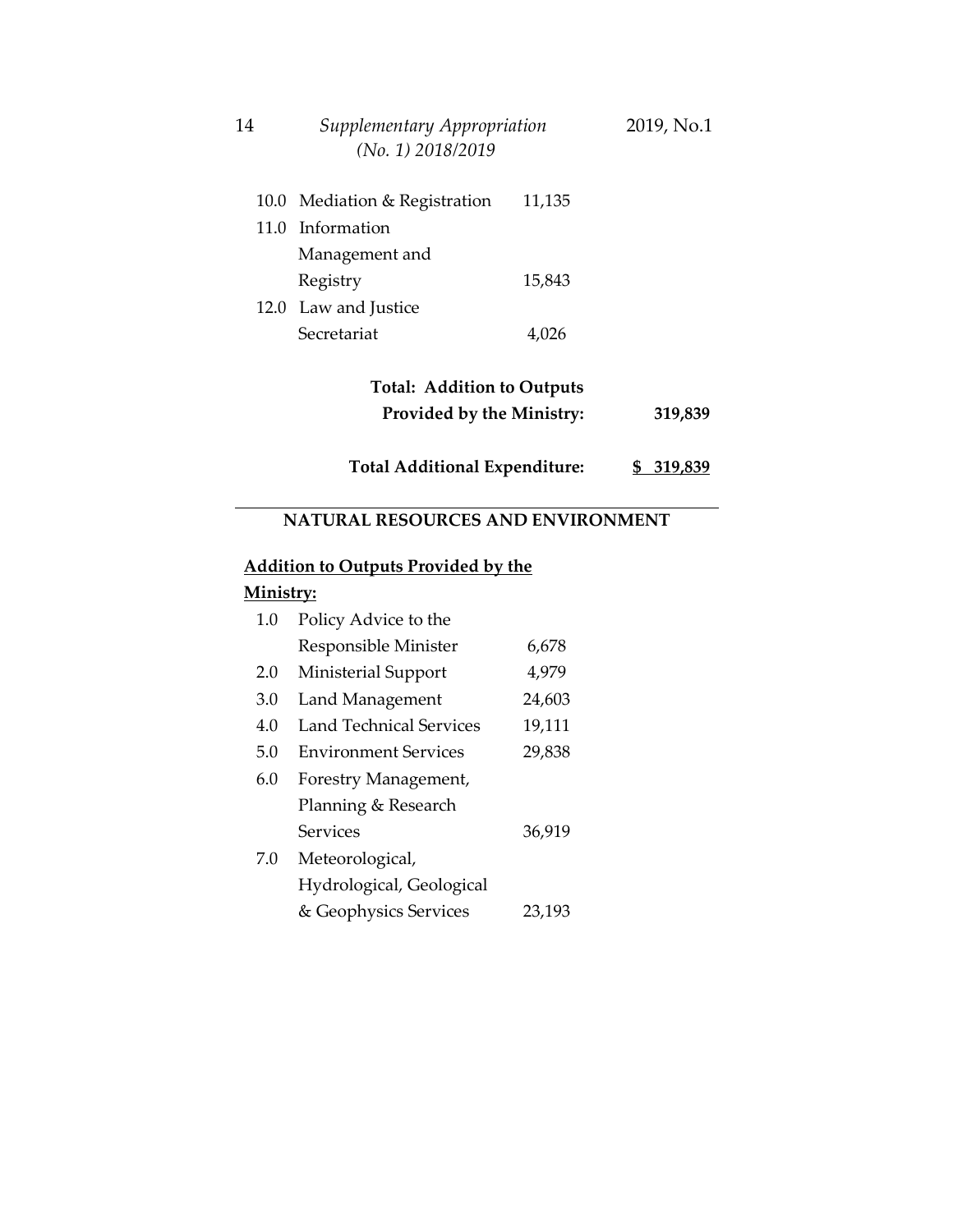### 2019, No.1 *Supplementary Appropriation* 15  *(No. 1) 2018/2019*

| 8.0 | Planning & Urban           |        |
|-----|----------------------------|--------|
|     | <b>Management Services</b> | 20,160 |
| 9.0 | Sustainable Water          |        |
|     | Resources Management       | 19,877 |
|     | 10.0 Disaster Management   | 12,696 |
|     | 11.0 Water Sector          |        |
|     | Coordination Unit          | 7,947  |
|     | 12.0 Information and       |        |
|     | Communication              |        |
|     | Technology                 |        |
|     |                            |        |

### **Total: Addition to Outputs Provided by the Ministry: 210,778**

| <b>Addition to Transactions on Behalf of the</b> |         |  |
|--------------------------------------------------|---------|--|
| State:                                           |         |  |
| Electricity bill for Digicel                     |         |  |
| posts                                            | 203,100 |  |
| Customary Land Advisory                          |         |  |
| Commission                                       | 2,700   |  |
|                                                  |         |  |
| <b>Total: Addition to Transactions</b>           |         |  |

| on Behalf of the State: | 205,800 |
|-------------------------|---------|
|                         |         |

**Total Expenditure: \$ 416,578**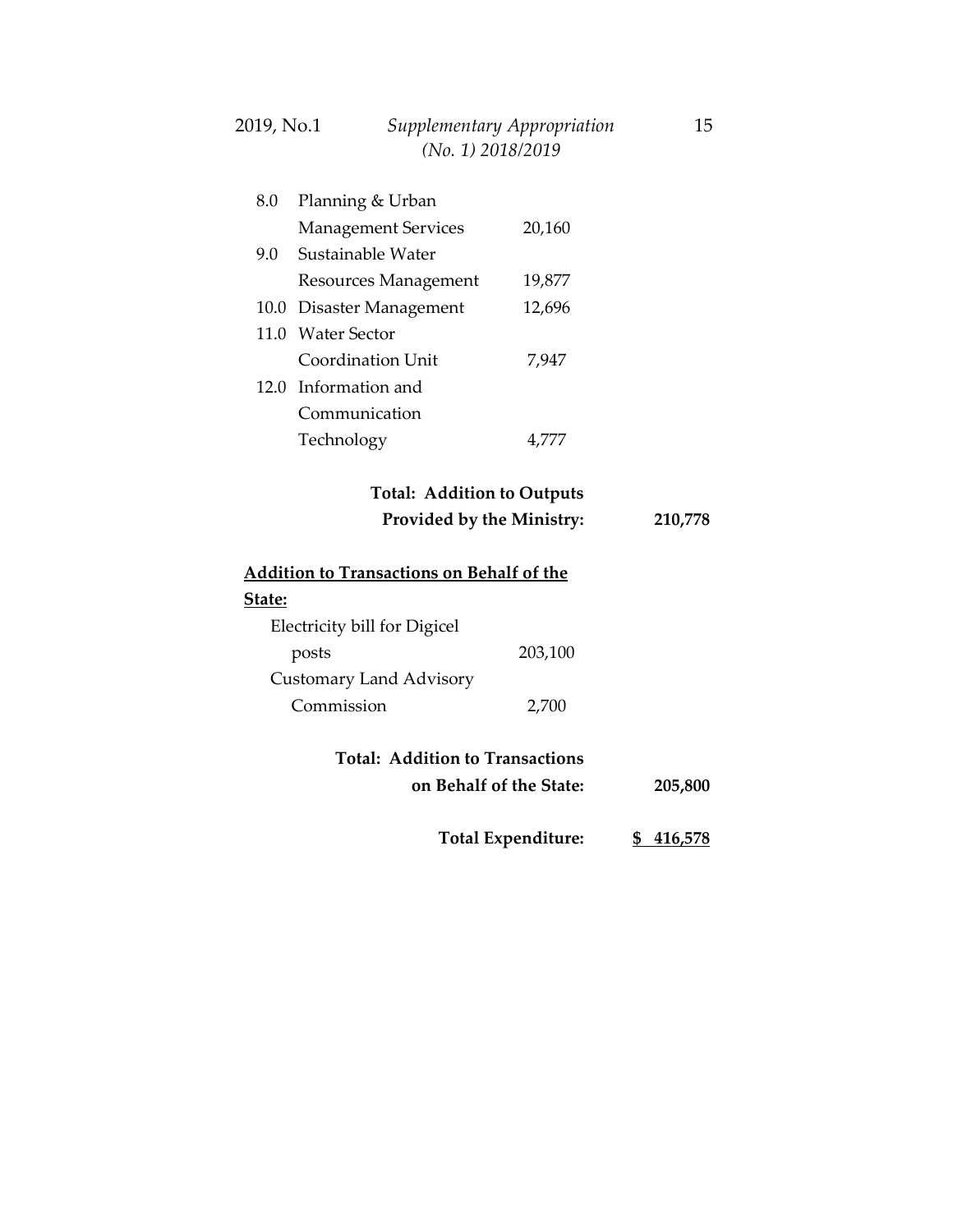#### **POLICE**

### **Addition to Outputs Provided by the Ministry:**

| 1.0 | Policy Advice to the        |         |
|-----|-----------------------------|---------|
|     | Responsible Minister        | 32,966  |
| 3.0 | General Policing - Upolu    | 125,912 |
| 4.0 | General Policing - Savaii   | 34,542  |
| 5.0 | Criminal Investigation      | 45,119  |
| 60  | <b>Prosecution Services</b> | 8,319   |
| 7.0 | Maritime Services           | 20,232  |
| 8.0 | <b>Specialist Response</b>  |         |
|     | Services                    | 82,326  |
| 9.0 | Forensics & Intelligence    |         |
|     | Services                    | 14.464  |

## **Total: Addition to Outputs Provided by the Ministry: 363,879**

**Total Expenditure: \$ 363,879**

#### **PRIME MINISTER**

### **Addition to Outputs Provided by the Ministry:**

#### 1.1 Servicing the Office of the Head of State 1.2 Servicing the Office of the Council of Deputies 6,244 3,515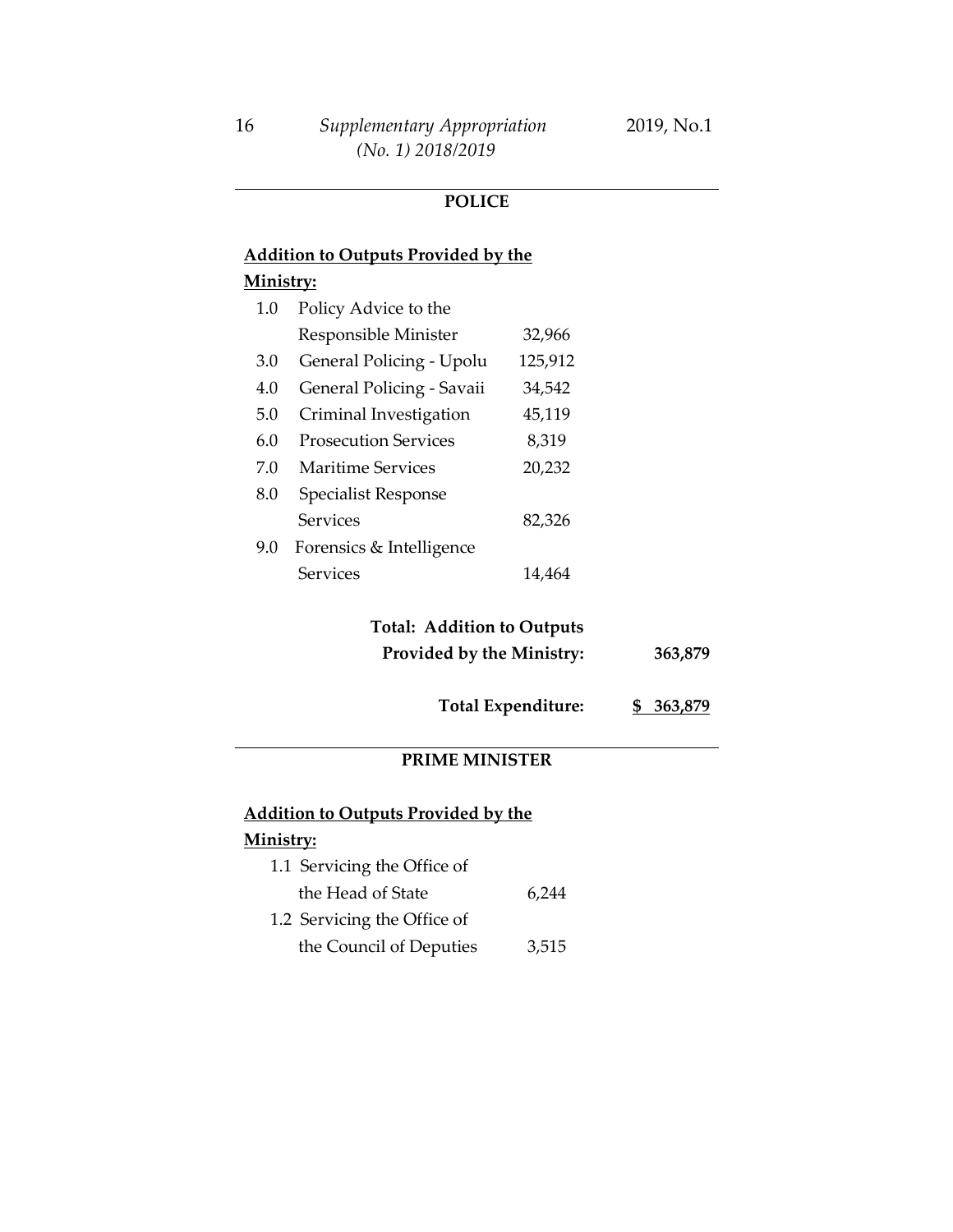| 2.0 Policy Advice to the |        |
|--------------------------|--------|
| Prime Minister           | 10,924 |
| 30 Prime Ministerial     |        |
| Support                  | 2,939  |
| 4.0 Immigration Policy   |        |
| Administration           | 15,604 |
| 5.0 Cabinet Secretariat  | 6,769  |
| 6.0 Communications and   |        |
| Press Division           | 16,145 |
| 7.0 Information,         |        |
| Communication and        |        |
| Technology (ICT)         |        |

### **Total: Addition to Outputs Provided by the Ministry: 66,186**

 *(No. 1) 2018/2019*

| <b>Total Expenditure:</b> | \$66,186 |
|---------------------------|----------|
|                           |          |

#### **REVENUE**

### **Addition to Outputs Provided by the**

## **Ministry:**

| 1.0 | Policy Advice to the     |        |
|-----|--------------------------|--------|
|     | Responsible Minister     | 9,944  |
| 2.0 | Ministerial Support      | 4,299  |
| 3.0 | <b>Taxpayer Services</b> | 18,135 |
| 4.0 | Collection, Recoveries   |        |
|     | and Enforcement          | 14,415 |
| 5.0 | Audit and Investigation  | 17,138 |
|     |                          |        |

2019, No.1 *Supplementary Appropriation* 17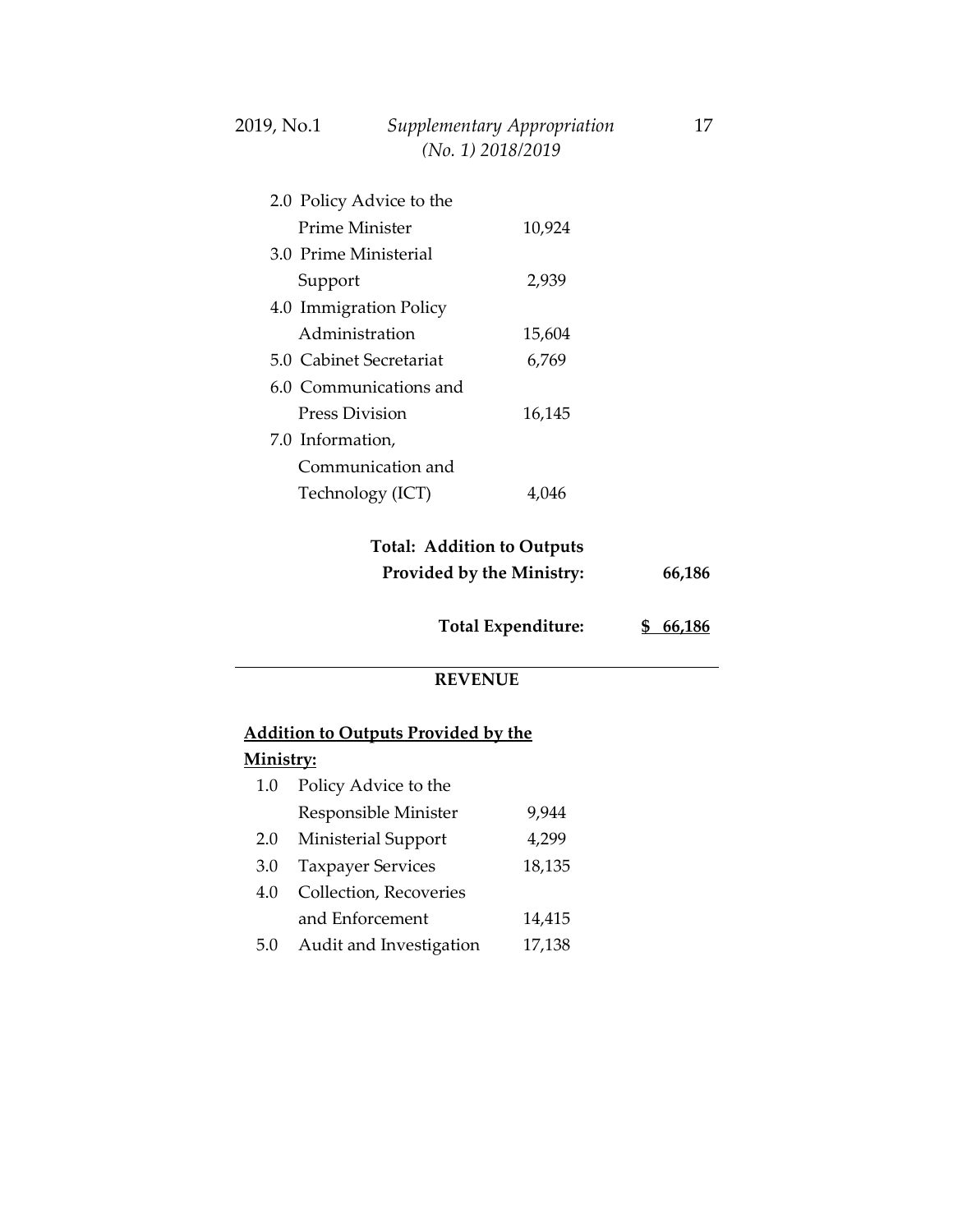| (No. 1) 2018/2019 |                               |        |
|-------------------|-------------------------------|--------|
| 6.0               | <b>Border Protection and</b>  |        |
|                   | Enforcement                   | 22,096 |
| 7.0               | Risk & Compliance             | 10,845 |
| 8.0               | <b>Information Technology</b> | 12,030 |
| 9.0               | Revenue                       | 10,323 |
|                   | 10.0 Client Service           | 11,995 |
|                   | 11.0 Legal and Technical      |        |
|                   | <b>Support Services</b>       | 10,831 |
|                   | 12.0 Policy, Forcasting and   |        |
|                   | <b>Business Improvement</b>   | 9,497  |
|                   |                               |        |

### **Total: Addition to Outputs Provided by the Ministry: 151,547**

**Total Expenditure: \$ 151,547**

#### **WOMEN, COMMUNITY & SOCIAL DEVELOPMENT**

### **Addition to Outputs Provided by the**

### **Ministry:**

| 1.0 | Policy Advice to the   |        |
|-----|------------------------|--------|
|     | Responsible Minister   | 7,419  |
| 2.0 | Ministerial Support    | 7,169  |
| 3.0 | Advancement of Women   |        |
|     | Services               | 14,179 |
| 4.0 | Protection of Children |        |
|     | Services               | 7,419  |
| 5.0 | Village Based          |        |
|     | Development Services   | 19,134 |

### 18 *Supplementary Appropriation* 2019, No.1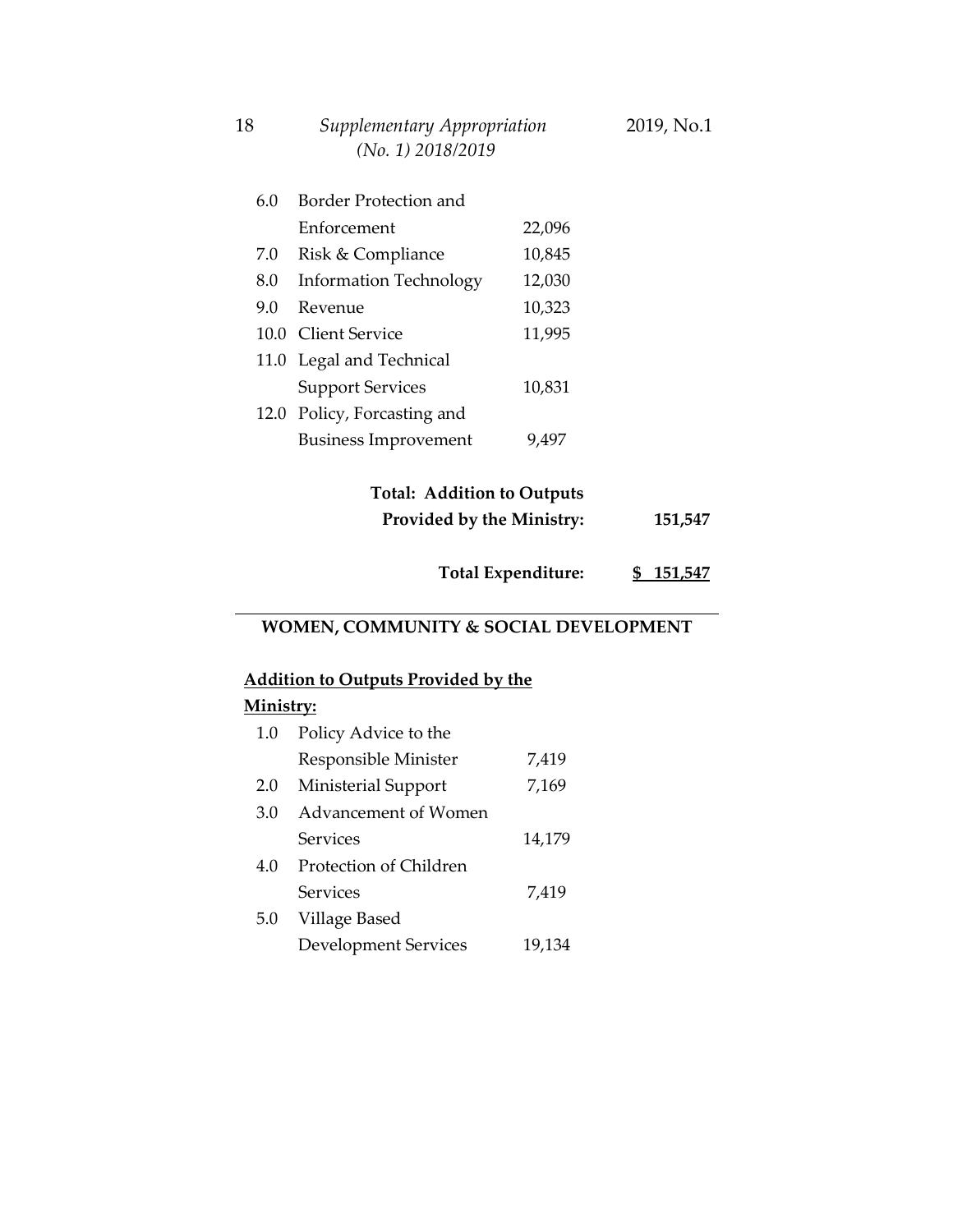| 2019, No.1 | Supplementary Appropriation | 19 |
|------------|-----------------------------|----|
|            | $(No. 1)$ 2018/2019         |    |

| 6.0     | Youth Development        |        |  |
|---------|--------------------------|--------|--|
|         | <b>Services</b>          | 12,983 |  |
| 7.0     | <b>Printing Services</b> | 23,745 |  |
| $8.0\,$ | Research, Policy &       |        |  |
|         | Planning                 | 16,488 |  |

## **Total: Addition to Outputs Provided by the Ministry: 108,536**

**Total Expenditure: \$ 108,536**

## **WORKS, TRANSPORT & INFRASTRUCTURE**

## **Addition to Outputs Provided by the**

| 1.0 | Policy Advice to the           |        |
|-----|--------------------------------|--------|
|     | Responsible Minister           | 4,641  |
| 2.0 | Ministerial Support            | 4,218  |
| 3.0 | Civil Aviation Policy          |        |
|     | Administration &               |        |
|     | Regulation                     | 9,128  |
| 4.0 | Maritime Policy                |        |
|     | Administration &               |        |
|     | Regulation                     | 11,974 |
| 5.0 | <b>Land Transport Services</b> | 7,370  |
| 6.0 | Policy and Planning            | 4,487  |
| 7.0 | Asset Management -             |        |
|     | <b>Buildings</b>               | 12,955 |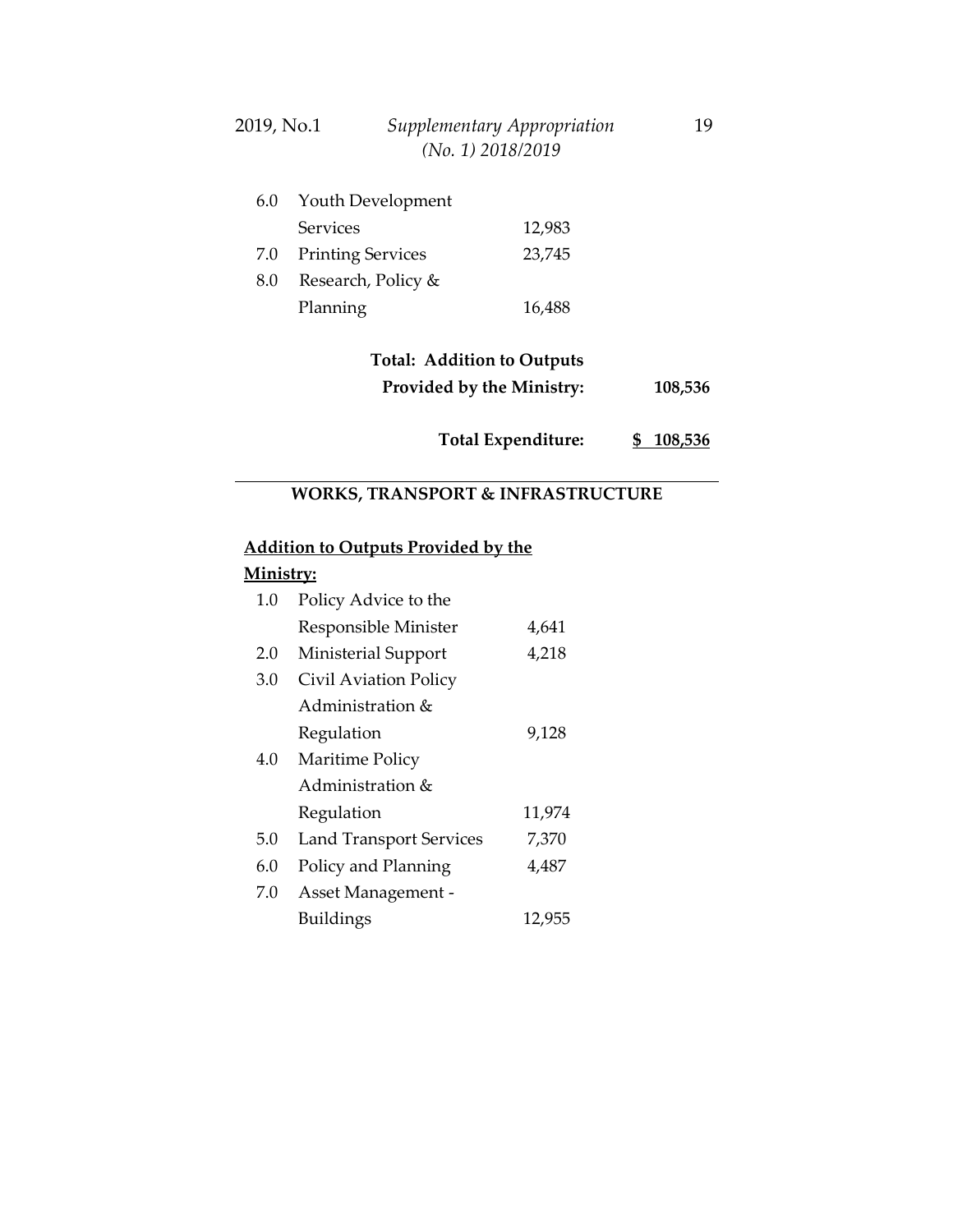| 20 | Supplementary Appropriation<br>$(No. 1)$ 2018/2019    | 2019, No.1    |
|----|-------------------------------------------------------|---------------|
|    | <b>Total: Addition to Outputs</b>                     |               |
|    | <b>Provided by the Ministry:</b>                      | 54,773        |
|    | Total Expenditure:                                    | 54,773<br>SS. |
|    | <b>ATTORNEY GENERAL</b>                               |               |
|    | <b>Addition to Outputs Provided by</b><br>'epartment: |               |

| 1.0 Legal Advice to Head of  |        |
|------------------------------|--------|
| State, Ministers and         |        |
| <b>Government Ministries</b> | 3,310  |
| 2.0 Legislative Drafting     | 17,376 |
| 3.0 Criminal Prosecutions    | 14,007 |
| 4.0 Civil Litigation and     |        |
| Opinions, Commercial         |        |
| and International Law        |        |
| Division                     | 14,634 |
| 5.0 Commercial and           |        |
| <b>International Law</b>     |        |
| Division                     | 13,681 |
| 6.0 Criminal Prosecution -   |        |
| Supreme Court                | 16,214 |
|                              |        |

## **Total: Addition to Outputs Provided by Department: 79,222**

| <b>Total Expenditure:</b> |  | \$79,222 |
|---------------------------|--|----------|
|---------------------------|--|----------|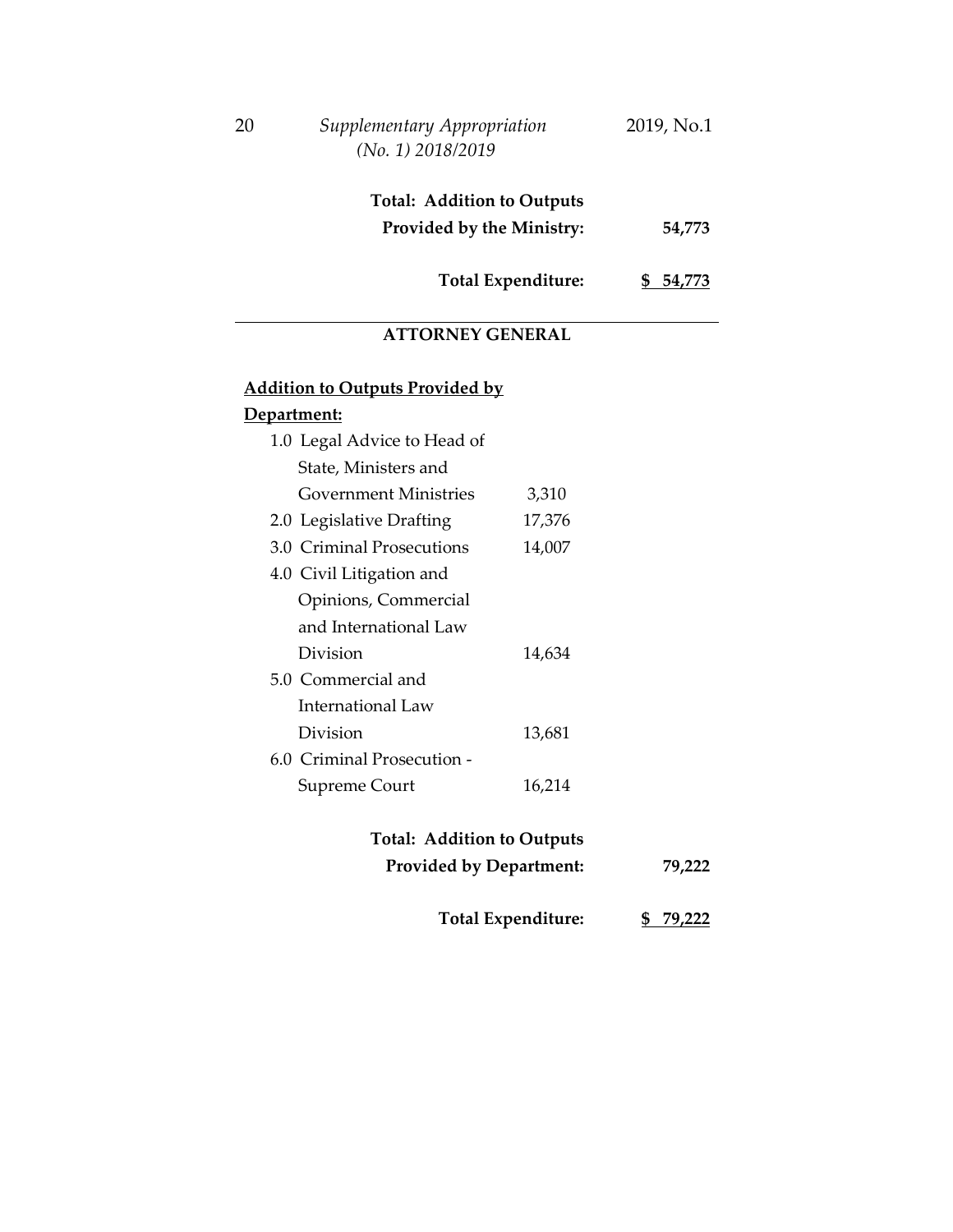#### **CONTROLLER AND AUDITOR GENERAL**

## **Addition to Outputs Provided by**

#### **Department:**

| 1.0 | Strategic and                   |        |
|-----|---------------------------------|--------|
|     | <b>Parliamentary Services</b>   | 9,794  |
| 2.0 | <b>Financial Audit Services</b> | 21,549 |
| 3.0 | <b>Operational Audit</b>        |        |
|     | <b>Services</b>                 | 22,715 |

## **Total: Addition to Outputs Provided by Department: 54,058**

**Total Expenditure: \$ 54,058**

### **OFFICE OF THE ELECTORAL COMMISSION**

#### **Addition to Outputs Provided by**

#### **Department:**

| 1.0 Policy Advice to the   |       |
|----------------------------|-------|
| <b>Executive Council</b>   | 3,290 |
| 2.1 Registration Services  | 9,594 |
| 2.2 Returning Services     | 6,561 |
| 3.0 Legal and Policy       | 4,276 |
| 4.0 Information &          |       |
| <b>Technology Services</b> | 5.287 |

### **Total: Addition to Outputs Provided by Department: 29,009**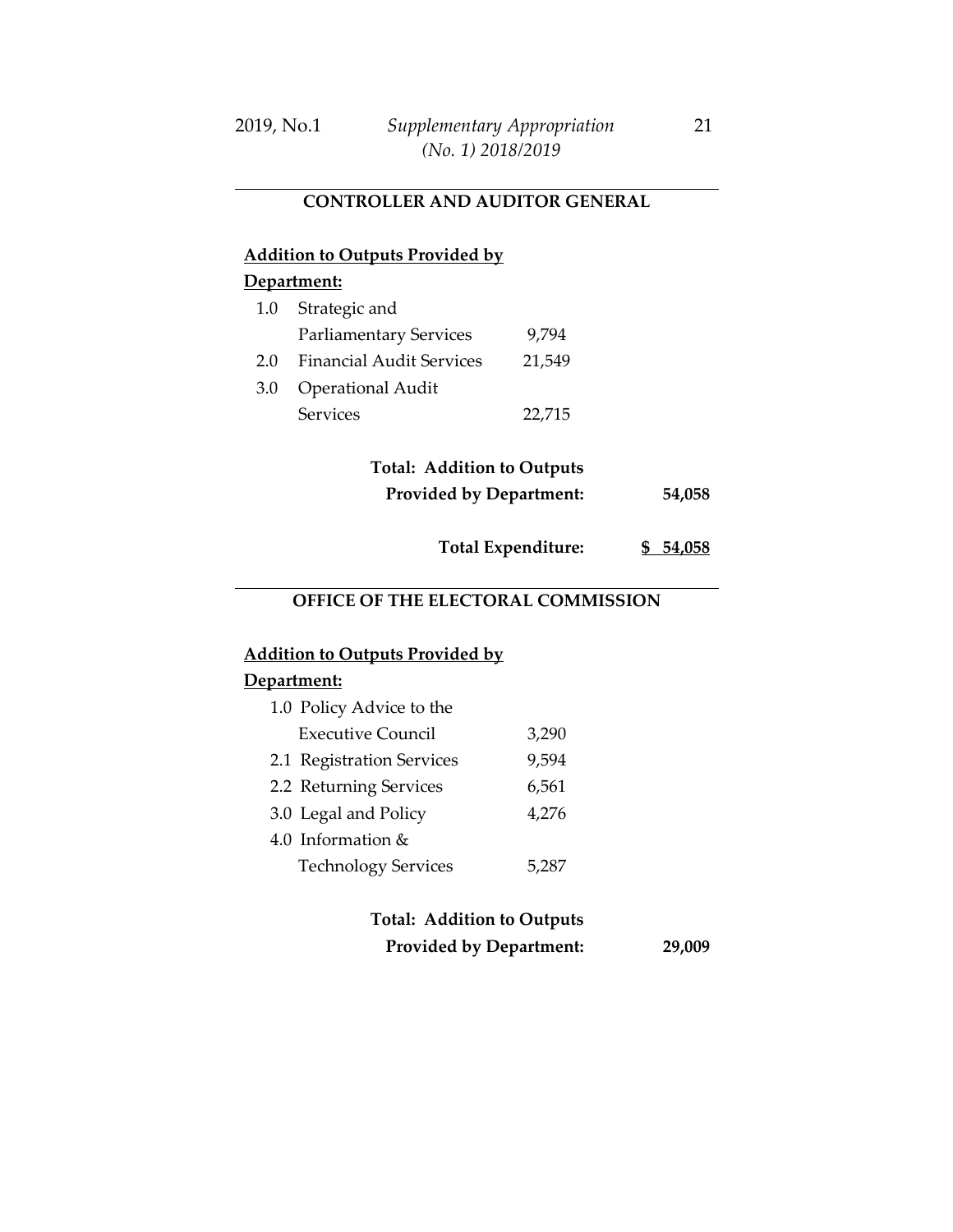| 22 | Supplementary Appropriation | 2019, No.1 |
|----|-----------------------------|------------|
|    | $(No. 1)$ 2018/2019         |            |

| <b>Addition to Transactions on Behalf of the</b> |         |  |  |
|--------------------------------------------------|---------|--|--|
| State:                                           |         |  |  |
| <b>Rent and Leases</b>                           | 232,188 |  |  |

**Total: Addition to Transactions on Behalf of the State: 232,188**

**Total Expenditure: \$ 261,197**

### **LEGISLATIVE ASSEMBLY**

### **Addition to Outputs Provided by the**

| 1.0 Servicing the Office of |       |
|-----------------------------|-------|
| the Speaker                 | 2,515 |
| 2.0 Servicing the Office of |       |
| the Clerk                   | 4,904 |
| 3.1 Chamber and Procedure   |       |
| Office                      | 9,003 |
| 3.2 Parliamentary           |       |
| Committees Group            | 9,031 |
| 3.3 Legal and Research      |       |
| Office                      | 6,398 |
| 4.1 Community Relations     |       |
| Services                    | 5,548 |
| 4.2 Information             |       |
| <b>Management Services</b>  | 4,670 |
| 4.3 ICT Services            | 5,582 |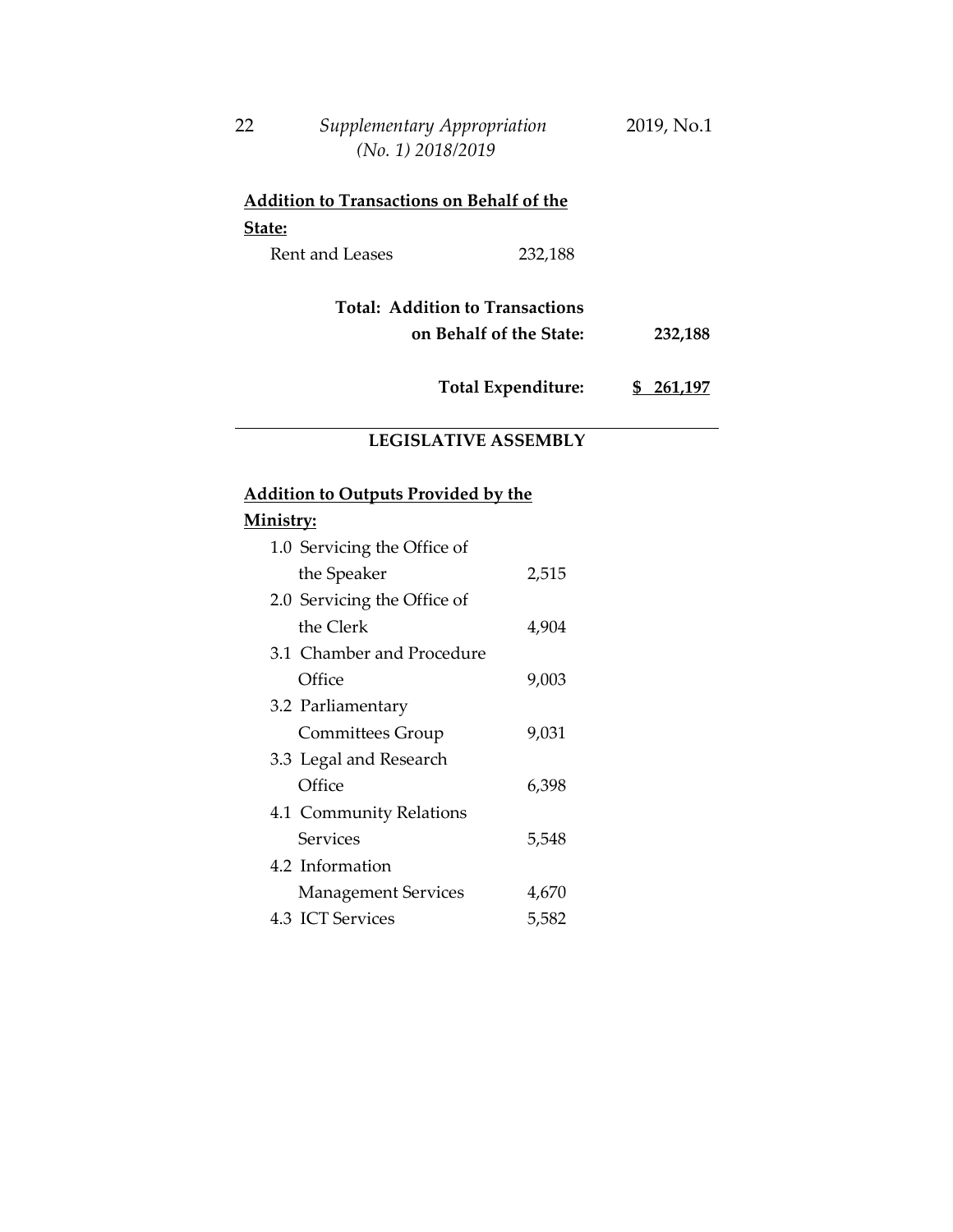| 2019, No.1<br>Supplementary Appropriation<br>(No. 1) 2018/2019 |                                                  |                           | 23               |
|----------------------------------------------------------------|--------------------------------------------------|---------------------------|------------------|
|                                                                | 4.4 Reporting and Printing                       |                           |                  |
| <b>Services</b>                                                |                                                  | 9,431                     |                  |
| 4.5 Translation and                                            |                                                  |                           |                  |
|                                                                | <b>Interpretation Services</b>                   | 10,722                    |                  |
|                                                                |                                                  |                           |                  |
|                                                                | <b>Total: Addition to Outputs</b>                |                           |                  |
|                                                                | Provided by the Ministry:                        |                           | 67,803           |
|                                                                | <b>Addition to Transactions on Behalf of the</b> |                           |                  |
| State:                                                         |                                                  |                           |                  |
| Rent for Tuanaimato                                            |                                                  | 247,750                   |                  |
| <b>VAGST Output Tax</b>                                        |                                                  | 37,163                    |                  |
|                                                                |                                                  |                           |                  |
|                                                                | <b>Total: Addition to Transactions</b>           |                           |                  |
|                                                                |                                                  | on Behalf of the State:   | 284,913          |
|                                                                |                                                  |                           |                  |
|                                                                |                                                  | <b>Total Expenditure:</b> | <u>\$352,716</u> |
|                                                                | <b>OMBUDSMAN OFFICE</b>                          |                           |                  |
|                                                                | <b>Addition to Outputs Provided by the</b>       |                           |                  |
| <u>Ministry:</u>                                               |                                                  |                           |                  |
|                                                                | 1.0 Administrative Justice                       |                           |                  |
|                                                                | (Investigation and                               |                           |                  |
| <b>Resolution of Complaints</b>                                |                                                  |                           |                  |
| about Government                                               |                                                  |                           |                  |
| Departments)                                                   |                                                  | 12,440                    |                  |
| 2.0 Human Rights                                               |                                                  | 25,243                    |                  |
| 3.0 Special Investigation                                      |                                                  |                           |                  |
| Unit                                                           |                                                  | 12,960                    |                  |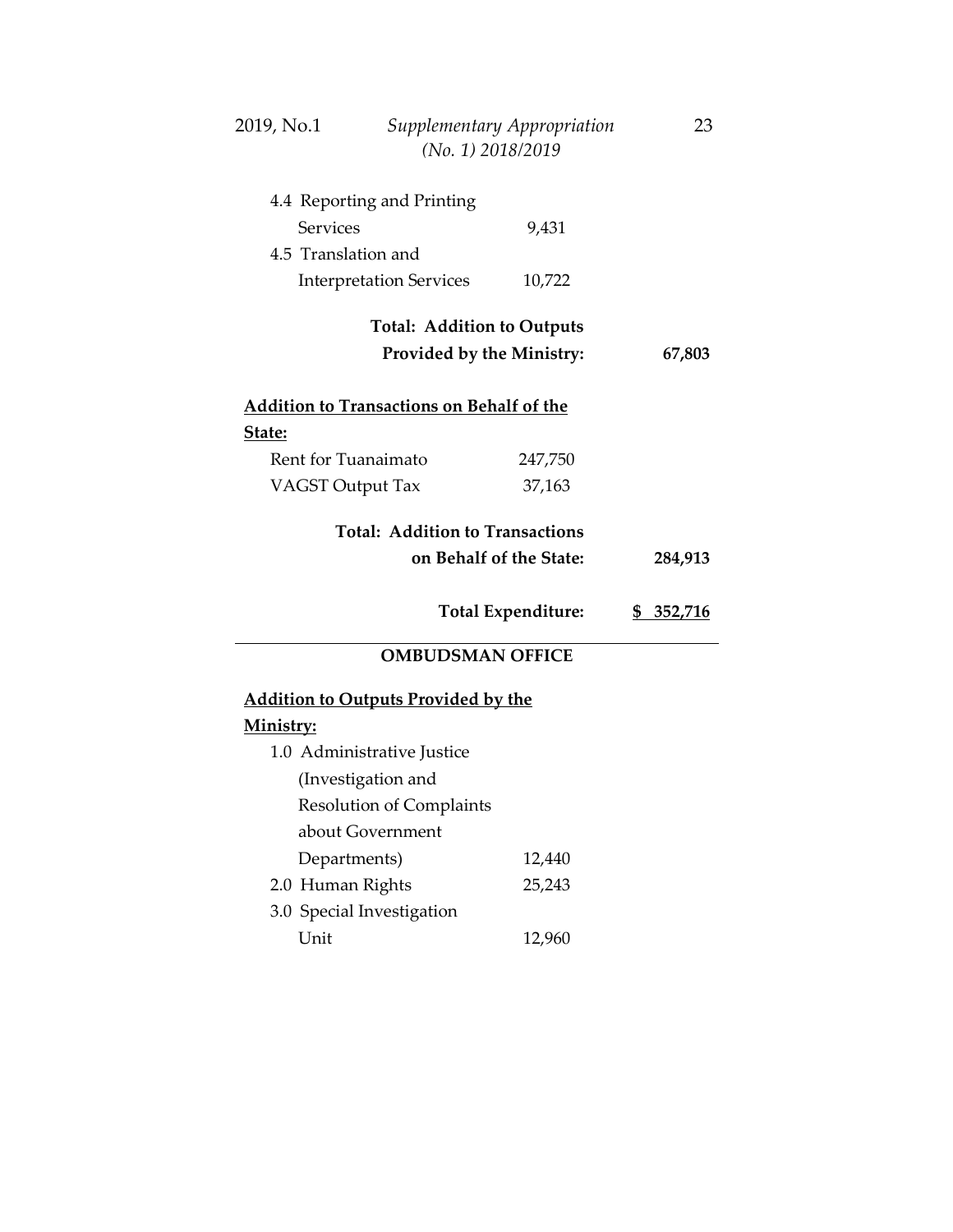| 24                                  | Supplementary Appropriation<br>(No. 1) 2018/2019 |        | 2019, No.1 |
|-------------------------------------|--------------------------------------------------|--------|------------|
|                                     | <b>Total: Addition to Outputs</b>                |        |            |
|                                     | <b>Provided by the Ministry:</b>                 |        | 50,643     |
| Total Expenditure:<br>50,643<br>SS. |                                                  |        |            |
|                                     | <b>PUBLIC SERVICE COMMISSION</b>                 |        |            |
|                                     | <b>Addition to Outputs Provided by the</b>       |        |            |
| Ministry:                           |                                                  |        |            |
| $1.0\,$                             | Policy Advice to the                             |        |            |
|                                     | Responsible Minister                             | 5,777  |            |
| 2.0                                 | Legal & Investigations                           |        |            |
|                                     | (Previously Output 9)                            | 3,529  |            |
| 3.0                                 | <b>Senior Executive Services</b>                 | 15,776 |            |
| 4.0                                 | Human Resource                                   |        |            |

|     | Management                 | 7,530  |
|-----|----------------------------|--------|
| 5.0 | Human Resource             |        |
|     | Management                 |        |
|     | <b>Information Systems</b> | 10,332 |
| 6.0 | Public Service             |        |
|     | Performance and Policy     | 9,978  |
| 7.0 | Human Resource             |        |
|     | Planning and               |        |
|     | Development                | 11,157 |
| 8.0 | Public Administration      |        |
|     | Sector Coordination        | 5,036  |
|     |                            |        |

## **Total: Addition to Outputs Provided by the Ministry: 69,115**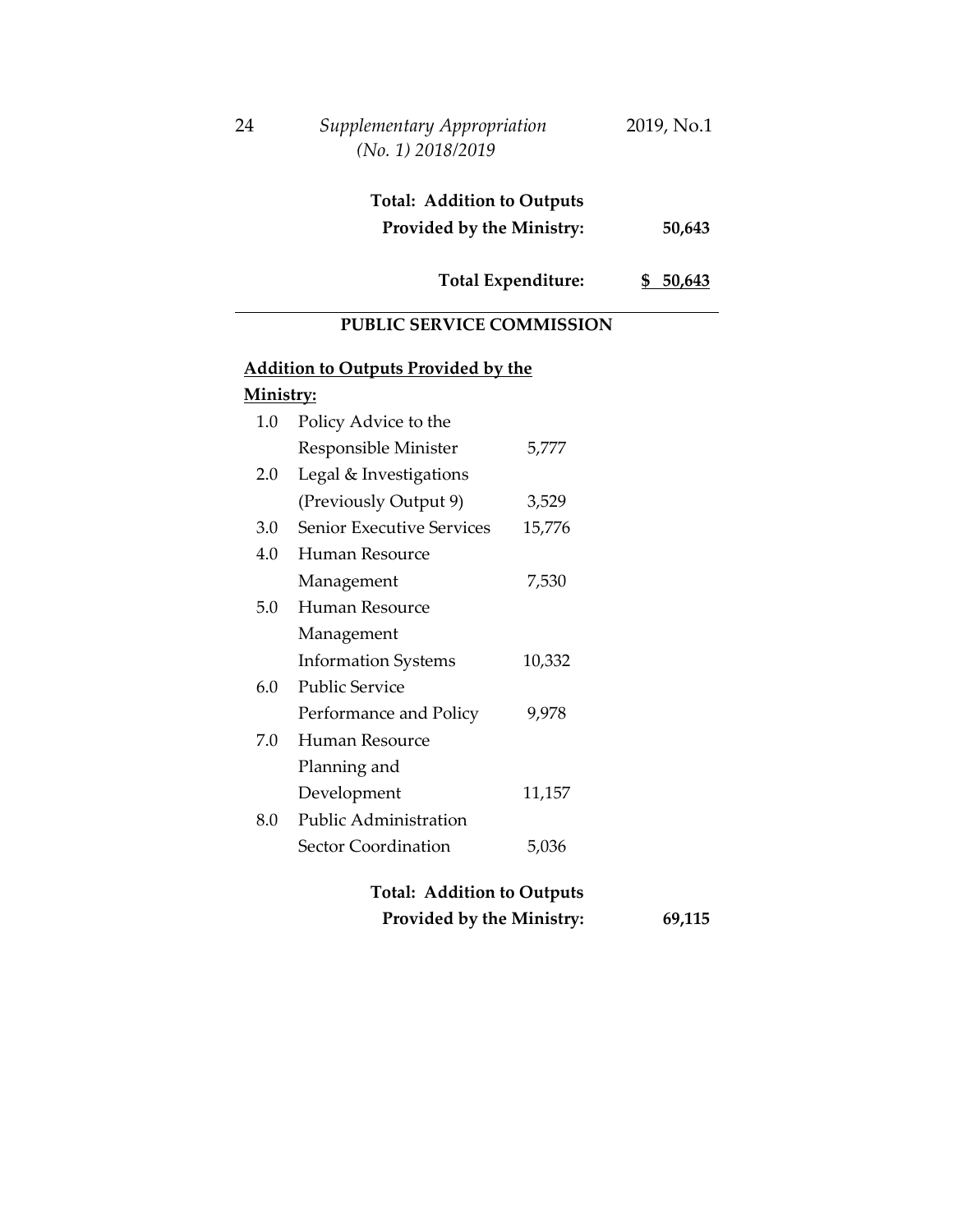| 2019, No.1 | Supplementary Appropriation | 25. |
|------------|-----------------------------|-----|
|            | $(No. 1)$ 2018/2019         |     |

**Total Additional Expenditure: \$ 69,115**

#### **FIRE SERVICES**

#### **Addition to Outputs Provided by the SOE:**

|     | 1.0 Policy Advice to the  |        |
|-----|---------------------------|--------|
|     | Responsible Minister and  |        |
|     | the Board                 | 4,874  |
| 2.0 | Fire Suppression and      |        |
|     | <b>Emergency Response</b> |        |
|     | Services                  | 71,260 |
| 3.0 | Fire Safety, Awareness    |        |
|     | and Prevention Services   |        |

### **Total: Addition to Outputs**

**Provided by the SOE: 83,987**

**Total Additional Expenditure: \$ 83,987**

### **NATIONAL KIDNEY FOUNDATION**

| $1.0\,$ | Policy Advice to Minister     | 1,442  |
|---------|-------------------------------|--------|
| 2.0     | <b>Medical Services</b>       | 21,063 |
| 3.0     | Awareness, Detection &        |        |
|         | Pre-Dialysis (ADPD)           | 5,785  |
| 4.0     | <b>Biomedical Engineering</b> |        |
|         | Services                      | 3,592  |
| 5.0     | <b>Medical Services</b>       |        |
|         | (Tuasivi)                     | 4.072  |
|         |                               |        |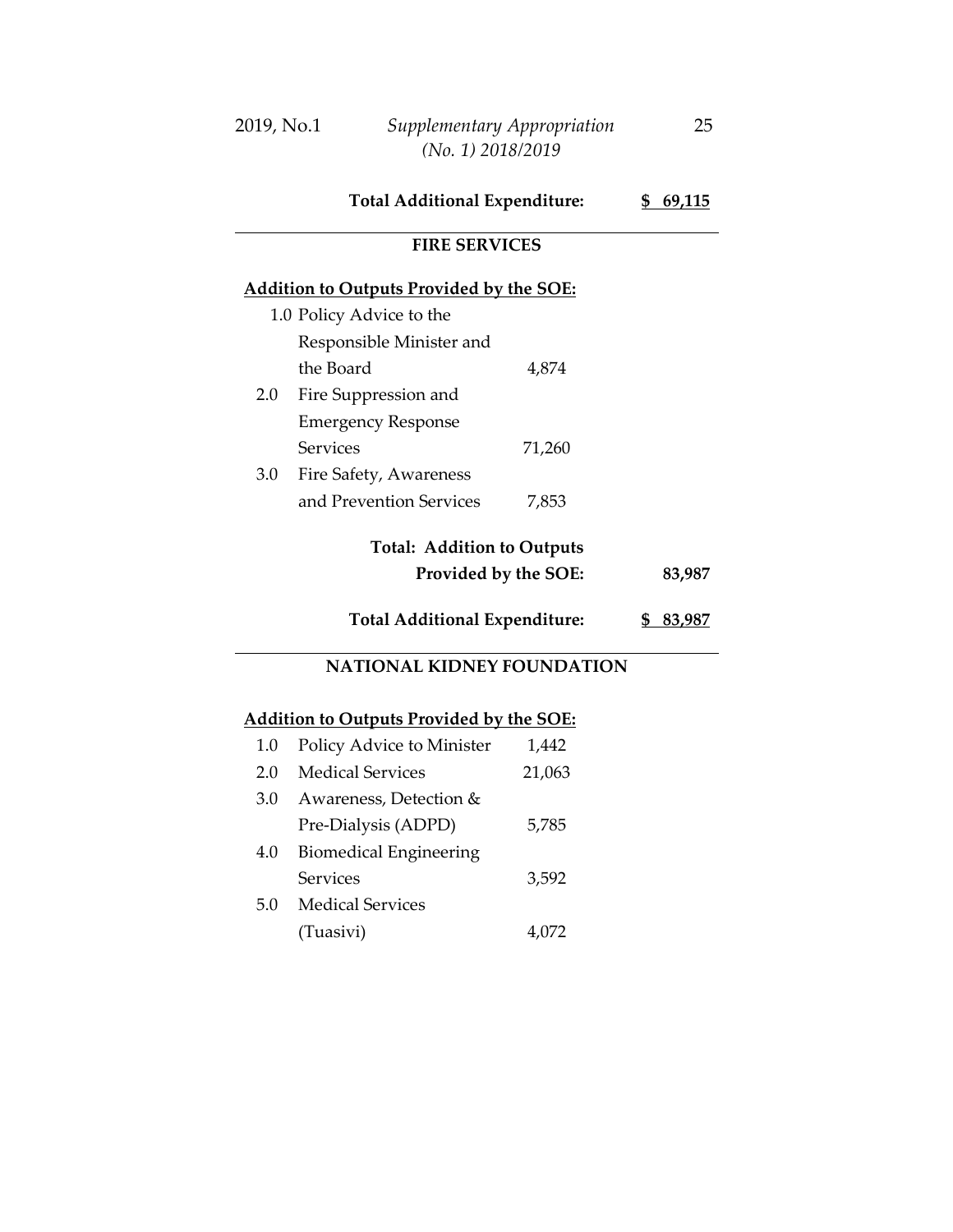| 26 | Supplementary Appropriation<br>$(No. 1)$ 2018/2019        | 2019, No.1 |
|----|-----------------------------------------------------------|------------|
|    | <b>Total: Addition to Outputs</b><br>Provided by the SOE: | 35,955     |
|    | <b>Total Additional Expenditure:</b>                      | \$35,955   |

## **NATIONAL HEALTH SERVICES**

| 1.0 | Policy Advice to          |           |
|-----|---------------------------|-----------|
|     | Responsible Minister and  |           |
|     | the Board                 | 17,425    |
| 2.0 | Clinical - TTM Hospital   |           |
|     | & Allied Services         | 3,229,989 |
| 3.0 | Clinical - Laboratory     |           |
|     | Services                  | 39,261    |
| 4.0 | Clinical - Medical        |           |
|     | <b>Imaging Services</b>   |           |
|     | (Radiology)               | 28,668    |
| 5.0 | Clinical - Dental Health  |           |
|     | Services                  | 48,867    |
| 6.0 | Clinical - Pharmaceutical |           |
|     | Services                  | 24,295    |
| 7.0 | Clinical - Malietoa       |           |
|     | Tanumafili II Hospital    |           |
|     | Services (Savaii)         | 109,752   |
| 8.0 | Nursing Integrated &      |           |
|     | <b>Community Services</b> | 66,348    |
| 9.0 | Other Allied Health &     |           |
|     | <b>Support Services</b>   | 49,802    |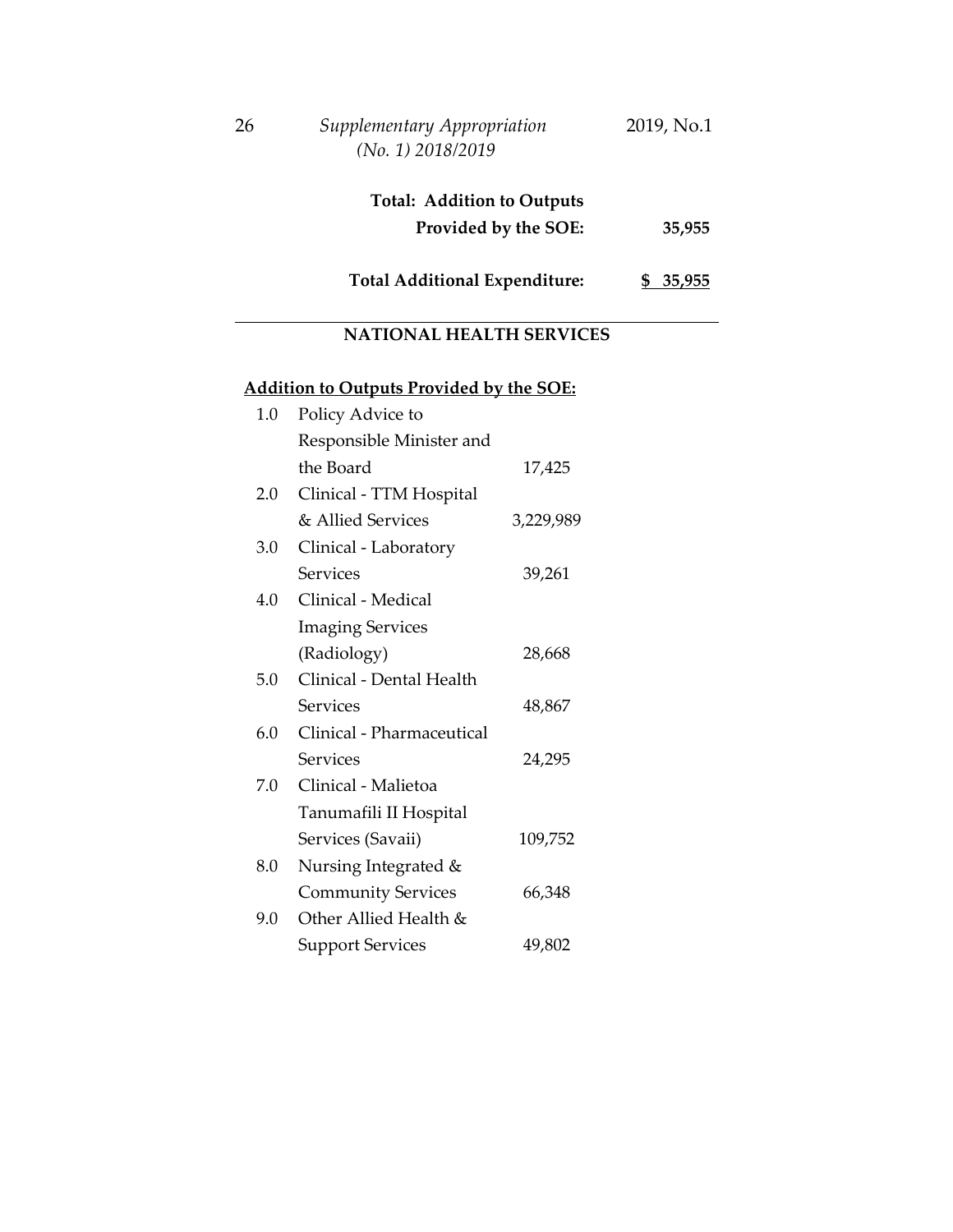| 2019, No.1 | Supplementary Appropriation                     |           | 27                  |
|------------|-------------------------------------------------|-----------|---------------------|
|            | (No. 1) 2018/2019                               |           |                     |
|            |                                                 |           |                     |
|            | 10.0 Infrastructure, Plant &                    |           |                     |
|            | Non Medical Equipment                           | 18,331    |                     |
|            | 11.0 Primary Health Care &                      |           |                     |
|            | <b>Outreach Services</b>                        | 82,427    |                     |
|            | 12.0 Information Technology                     | 20,761    |                     |
|            | <b>Total: Addition to Outputs</b>               |           |                     |
|            | Provided by the SOE:                            |           | 3,735,928           |
|            | <b>Addition to Outputs Provided by Third</b>    |           |                     |
| Parties:   |                                                 |           |                     |
|            | <b>Overseas Medical Treatment</b>               |           |                     |
|            | <b>Provision for Medical Fees</b>               | 2,000,000 |                     |
|            |                                                 |           |                     |
|            | <b>Total: Addition to Outputs</b>               |           |                     |
|            | <b>Provided by Third Parties:</b>               |           | 2,000,000           |
|            | <b>Total Additional Expenditure:</b>            |           | \$ 5,735,928        |
|            |                                                 |           |                     |
|            | <b>PUBLIC TRUST OFFICE</b>                      |           |                     |
|            | <b>Addition to Outputs Provided by the SOE:</b> |           |                     |
| 1.0        | Policy Advice to the                            |           |                     |
|            | <b>Investment Board</b>                         | 2,295     |                     |
| 2.0        | Administration of                               |           |                     |
|            | Estates, Trusts and Wills                       | 8,253     |                     |
| 3.0        | Investment                                      | 6,745     |                     |
|            | <b>Total: Addition to Outputs</b>               |           |                     |
|            | Provided by the SOE:                            |           | 17,294              |
|            | <b>Total Additional Expenditure:</b>            |           | <u>17,294</u><br>\$ |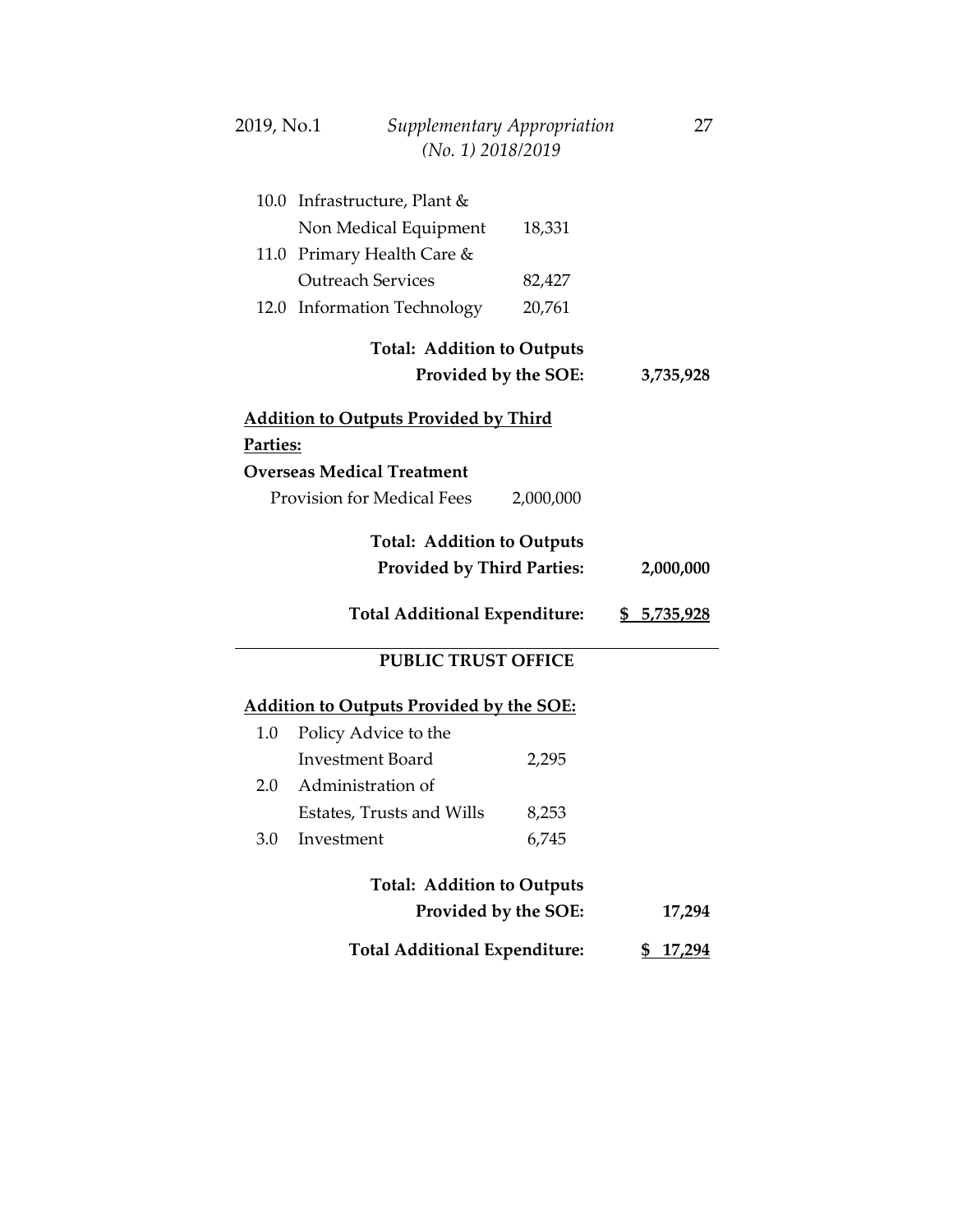### **SAMOA QUALIFICATIONS AUTHORITY**

#### **Addition to Outputs Provided by the SOE:**

| 1.0 | Policy Advice to the     |        |
|-----|--------------------------|--------|
|     | Responsible Minister and |        |
|     | the Board                | 8,454  |
| 2.0 | <b>Quality Assurance</b> | 12,793 |
| 3.0 | Research, Policy &       |        |
|     | Planning                 | 9,113  |
| 4.0 | Qualifications           | 15,841 |

### **Total: Addition to Outputs Provided by the SOE: 46,200**

**Total Additional Expenditure: \$ 46,200**

#### **SAMOA TOURISM AUTHORITY**

| 1.0 | Policy Advice to Board of |        |
|-----|---------------------------|--------|
|     | Directors                 | 15,241 |
| 2.1 | Samoa Office - Marketing  |        |
|     | Services                  | 15,517 |
| 2.3 | New Zealand Office -      |        |
|     | <b>Marketing Services</b> | 1,530  |
| 3.0 | Planning and              |        |
|     | Development               | 13,810 |
| 4.0 | Research and Statistics   |        |
|     | Services                  | 9.6    |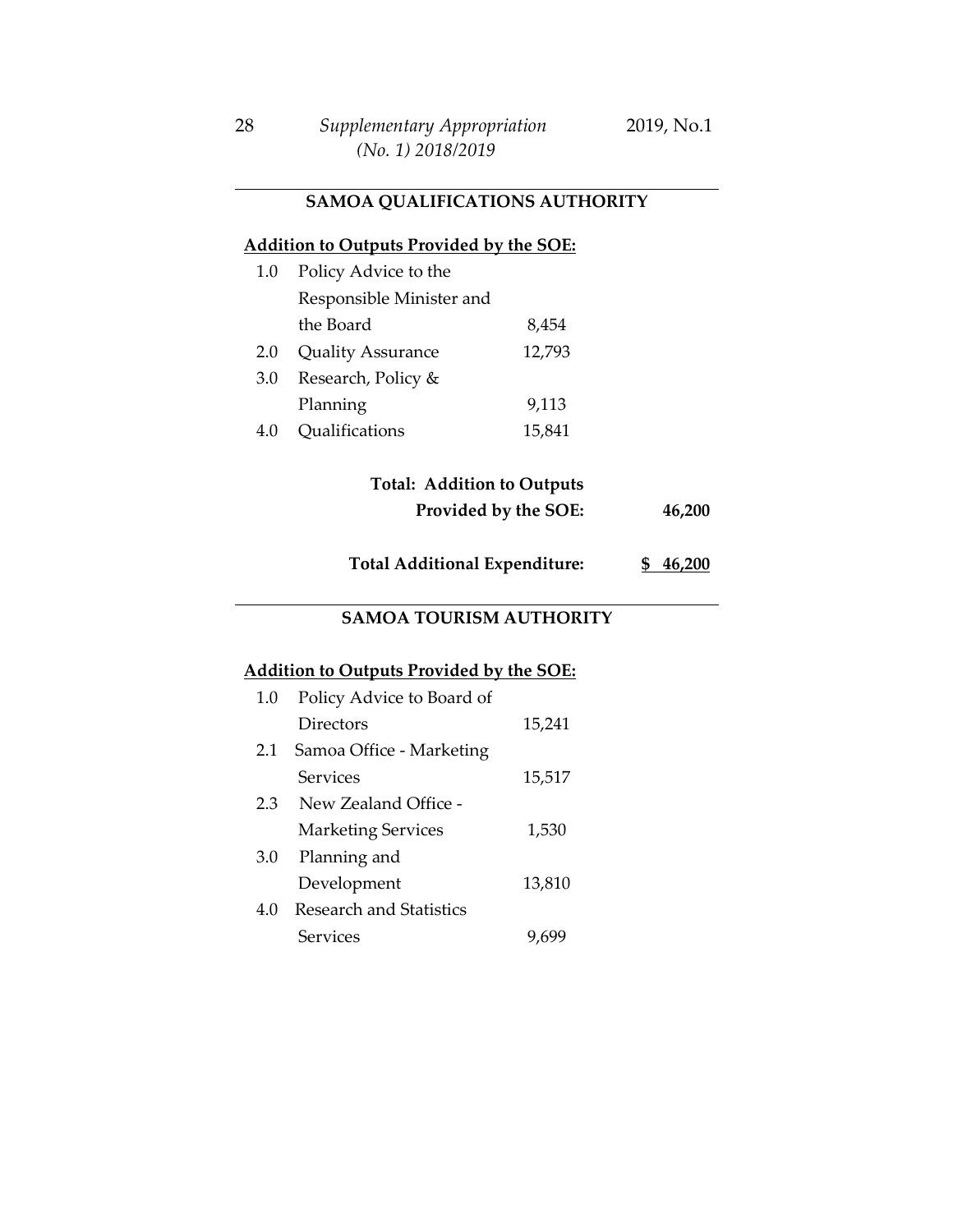| 2019, No.1 | Supplementary Appropriation<br>$(No. 1)$ 2018/2019 | 29     |
|------------|----------------------------------------------------|--------|
|            | <b>Total: Addition to Outputs</b>                  |        |
|            | Provided by the SOE:                               | 55,796 |
|            | <b>Total Additional Expenditure:</b>               | 55,796 |
|            | <b>OFFICE OF THE REGULATOR</b>                     |        |

### **Addition to Outputs Provided by the SOE:**

| 1.0 | Policy Advice to the       |        |
|-----|----------------------------|--------|
|     | Minister                   | 10,258 |
| 2.0 | Regulating the ICT Sector  | 8,465  |
| 3.0 | Regulating the Electricity |        |
|     | Sector                     | 4,401  |

## **Total: Addition to Outputs Provided by the SOE: 23,124**

#### **Total Additional Expenditure: \$ 23,124**

### **SCIENTIFIC RESEARCH ORGANISATION OF SAMOA**

| $1.0\,$ | Policy Advice to the    |       |
|---------|-------------------------|-------|
|         | Minister                | 4,522 |
| 2.0     | Sustainable Management  |       |
|         | of Renewable Energy     |       |
|         | Resources &             |       |
|         | Environment             | 9,497 |
| 3.0     | Plant & Food Research & |       |
|         | Development             | 9,218 |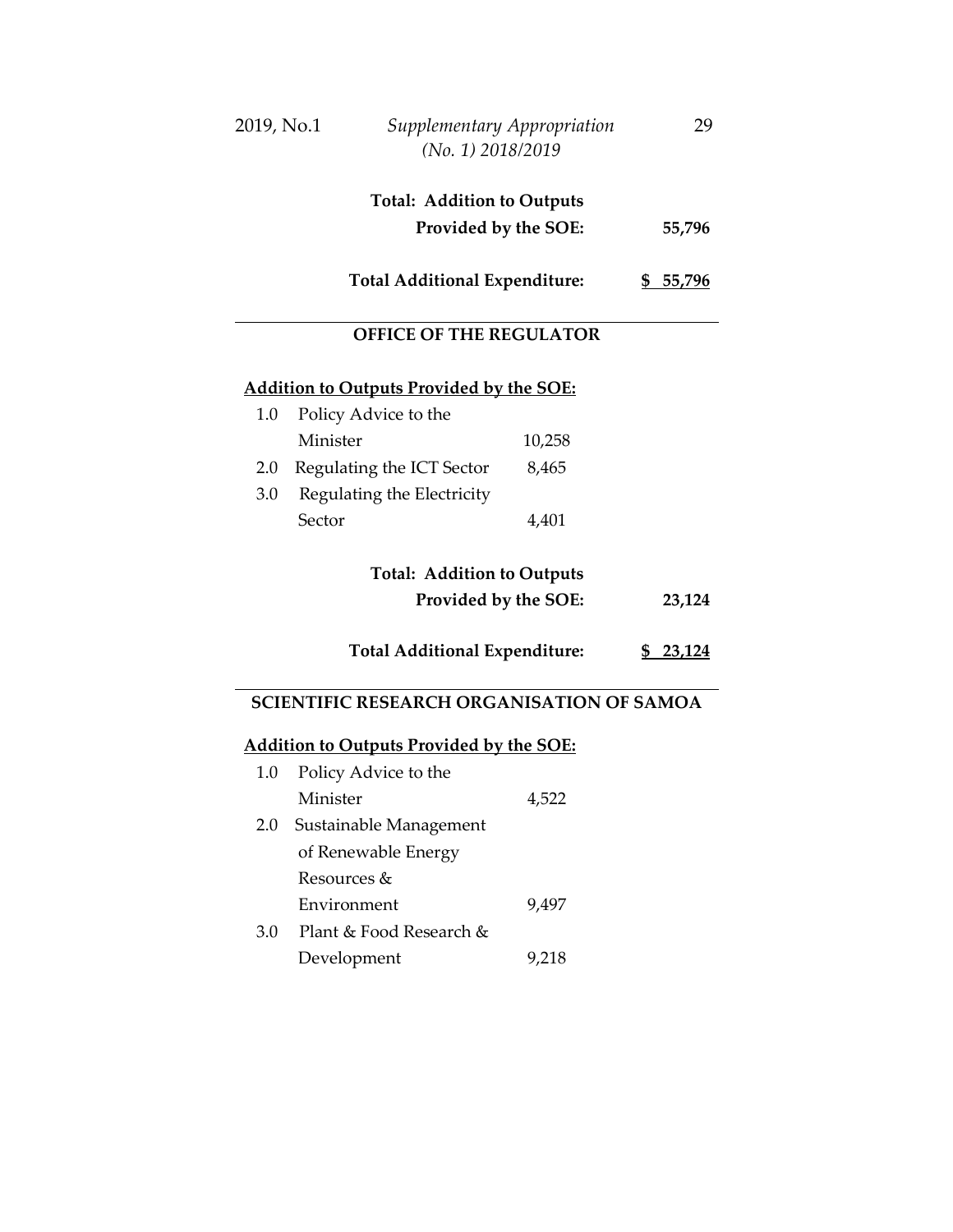| 30                          | Supplementary Appropriation<br>(No. 1) 2018/2019 |        | 2019, No.1 |  |  |  |
|-----------------------------|--------------------------------------------------|--------|------------|--|--|--|
| 4.0                         | <b>Industrial Product</b>                        |        |            |  |  |  |
|                             | <b>Development Services</b>                      | 9,848  |            |  |  |  |
| 5.0                         | <b>Commercial Technical</b>                      |        |            |  |  |  |
|                             | <b>Services</b>                                  | 10,283 |            |  |  |  |
|                             | <b>Total: Addition to Outputs</b>                |        |            |  |  |  |
|                             | Provided by the SOE:                             |        | 43,368     |  |  |  |
|                             | <b>Total Additional Expenditure:</b><br>\$43,368 |        |            |  |  |  |
|                             | <b>NATIONAL UNIVERSITY OF SAMOA</b>              |        |            |  |  |  |
|                             | <b>Addition to Outputs Provided by the SOE:</b>  |        |            |  |  |  |
| Policy Advice to the<br>1.0 |                                                  |        |            |  |  |  |
|                             | Responsible Minister and                         |        |            |  |  |  |
|                             | Council                                          | 9,498  |            |  |  |  |
| 2.1                         | Deputy VC Support                                |        |            |  |  |  |
|                             | <b>Services</b>                                  | 3,653  |            |  |  |  |
| $2.2\phantom{0}$            | Deputy VC Academic &                             |        |            |  |  |  |
|                             | Research                                         | 4,411  |            |  |  |  |
| 3.0                         | Director Governance,                             |        |            |  |  |  |
|                             | Policy & Planning                                | 11,943 |            |  |  |  |
| 4.0                         | <b>Student Support Services</b>                  |        |            |  |  |  |
|                             | Unit                                             | 10,870 |            |  |  |  |
| 5.0                         | Faculty of Business &                            |        |            |  |  |  |

39,445 42,327 39,649

Entrepreneurship

7.0 Faculty of Education

6.0 Faculty of Arts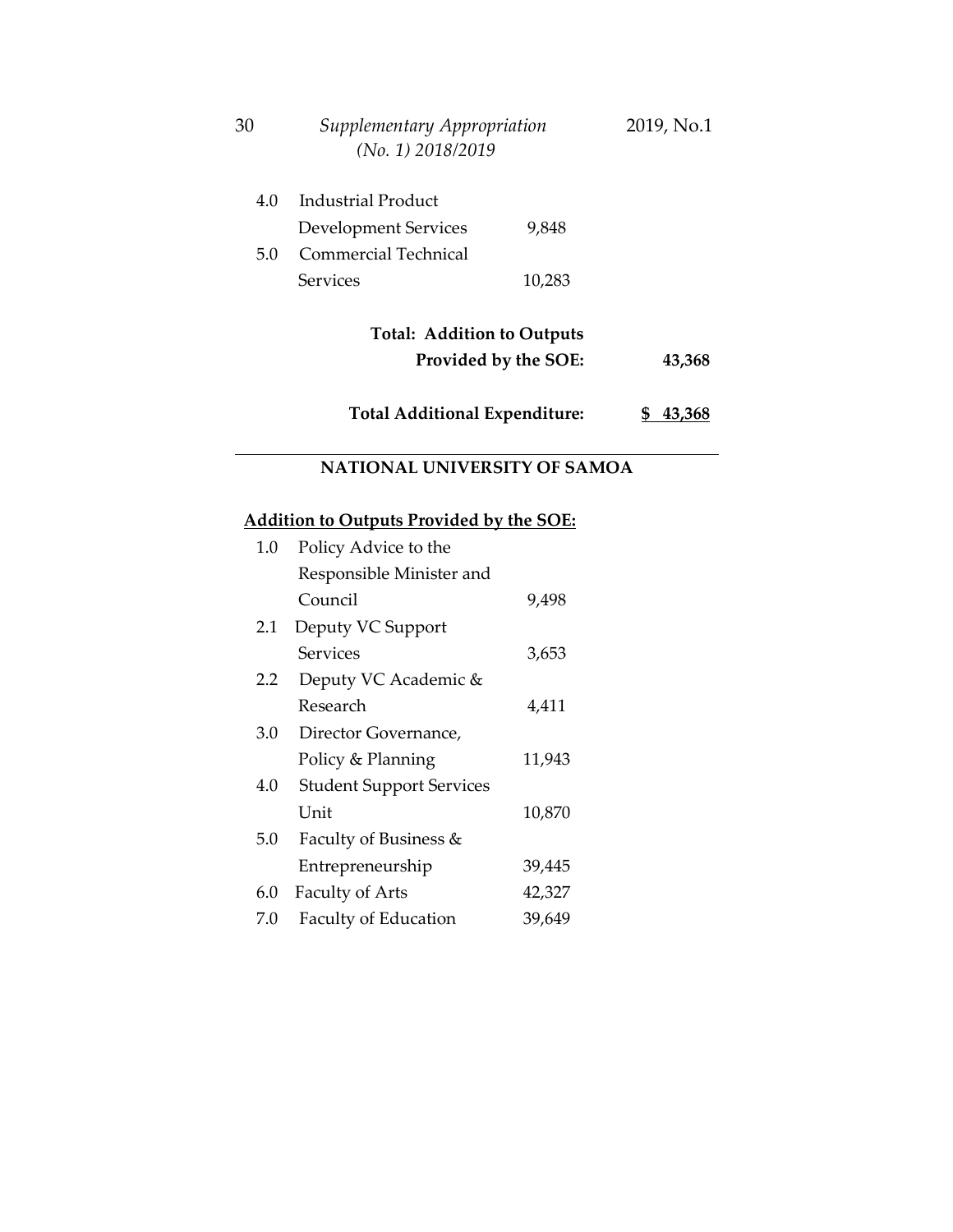| 2019, No.1 | Supplementary Appropriation | 31 |
|------------|-----------------------------|----|
|            | $(No. 1)$ 2018/2019         |    |

| 8.0 | Faculty of Technical          |        |  |
|-----|-------------------------------|--------|--|
|     | Education                     | 43,671 |  |
|     | 9.0 Faculty of Science        | 60,735 |  |
|     | 10.0 Centre of Samoan Studies | 25,722 |  |
|     | 11.0 Oloamanu Centre for      |        |  |
|     | Professional Studies &        |        |  |
|     | Continuing Education          | 8,348  |  |
|     | 12.0 Faculty of Health        |        |  |
|     | Sciences (School of           |        |  |
|     | Nursing and School of         |        |  |
|     | Medicine)                     | 32,373 |  |
|     | 13.0 Academic Quality Unit    | 4,818  |  |
|     | 14.0 School of Maritime       |        |  |
|     | Training                      | 2.264  |  |

### **Total: Addition to Outputs Provided by the SOE: 339,727**

#### **Total Additional Expenditure: \$ 339,727**

#### **SAMOA SPORTS FACILITIES AUTHORITY**

## **Addition to Outputs Provided by the SOE:**

| <b>Total: Addition to Outputs</b> |                     |        |
|-----------------------------------|---------------------|--------|
|                                   | 2.0 Venue Operation | 22,977 |
|                                   | 1.0 Executive       | 1,017  |

| Provided by the SOE: | 23,994 |
|----------------------|--------|
|                      |        |

**Total Additional Expenditure: \$ 23,994**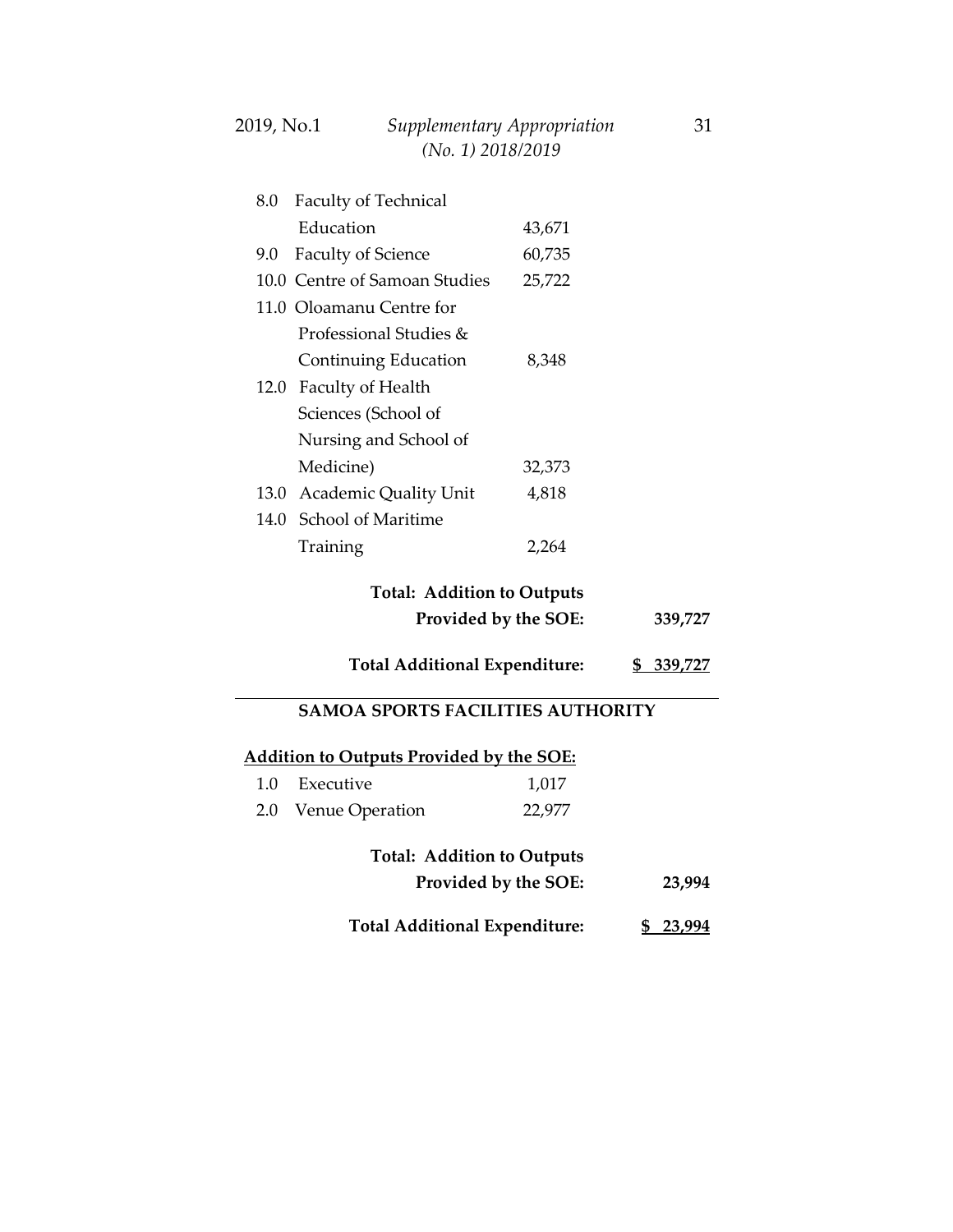#### **PUBLIC ENTERPRISES**

#### **Outputs Provided by the Ministry:**

| 1.0 | Policy Advice to Minister  | 1,367 |
|-----|----------------------------|-------|
| 2.0 | Ministerial Support        | 3,722 |
| 3.0 | <b>Commercial Entities</b> |       |
|     | Division                   | 8,656 |
| 4 Q | Governance Division        | 7,768 |
| 5.0 | Mutual and Beneficial      |       |
|     | <b>Bodies Division</b>     | 4,883 |
| 6.0 | PPP and Privatization      |       |
|     | Division                   |       |

## **Total: Outputs Provided**

**by the Ministry: 32,664**

**Total Additional Expenditure: \$ 32,664**

### **BUREAU OF STATISTICS**

#### **Addition to Outputs Provided by the**

| $1.0\,$ | Policy Advice to the     |       |
|---------|--------------------------|-------|
|         | Responsible Minister     | 1,775 |
| 2.0     | Ministerial Support      | 2,953 |
| 3.0     | Compilation of Financial |       |
|         | <b>Statistics</b>        | 8,229 |
| 4.0     | Compilation of Social    |       |
|         | <b>Statistics</b>        | 7.041 |
|         |                          |       |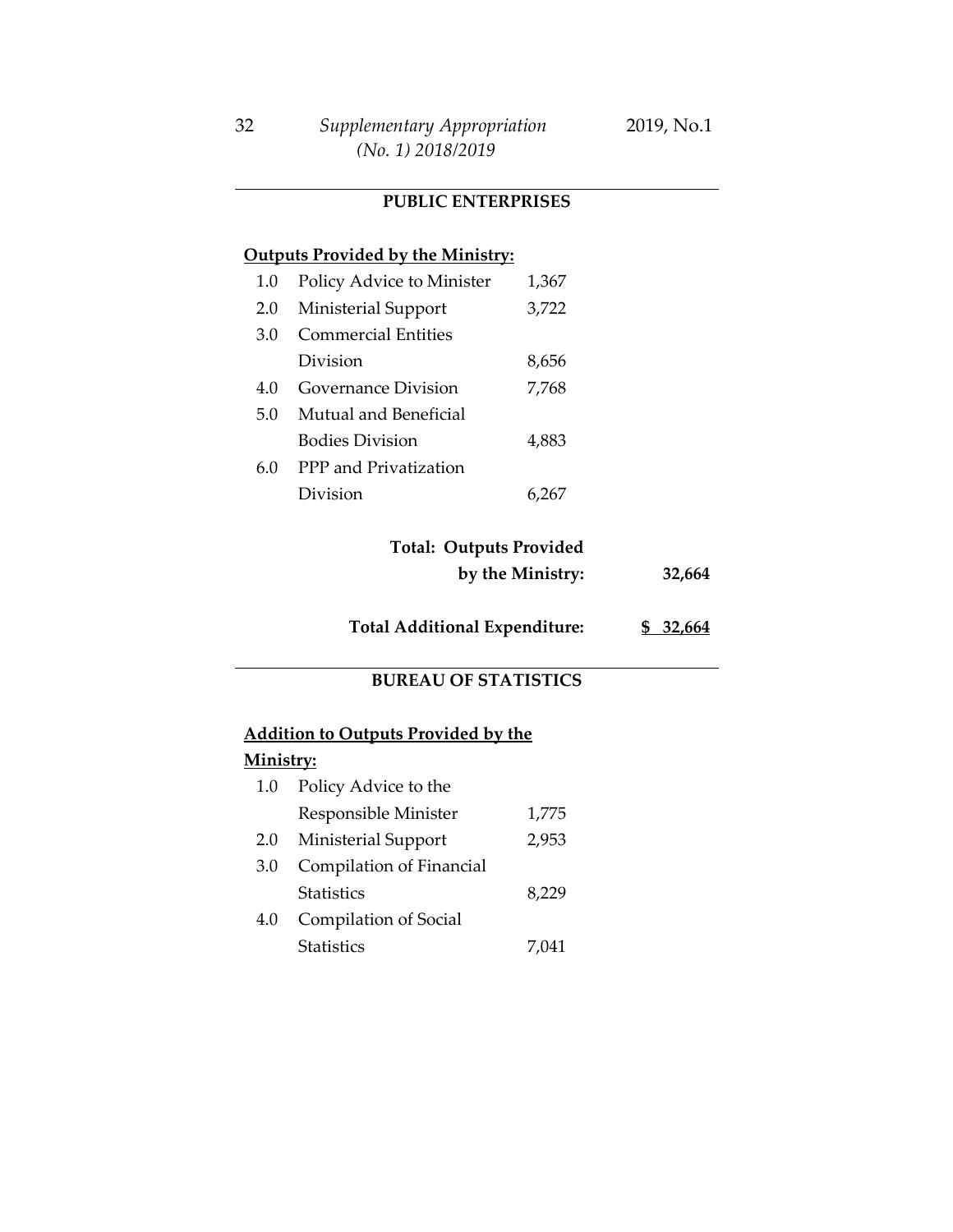| 2019, No.1 | Supplementary Appropriation | 33 |
|------------|-----------------------------|----|
|            | $(No. 1)$ 2018/2019         |    |

| 5.0 | Compilation of                       |                  |        |
|-----|--------------------------------------|------------------|--------|
|     | Population Census and                |                  |        |
|     | <b>Survey Statistics</b>             | 11,163           |        |
| 6.0 | Management of Births,                |                  |        |
|     | Deaths & Marriages                   | 11,510           |        |
| 7.0 | <b>ICT</b> and Data Processing       | 6,629            |        |
| 8.0 | Compilation of                       |                  |        |
|     | Economics Statistics                 |                  |        |
|     | (formerly output 2)                  | 8,313            |        |
|     | <b>Total: Outputs Provided</b>       | by the Ministry: | 57,613 |
|     |                                      |                  |        |
|     | <b>Total Additional Expenditure:</b> |                  | 57.613 |

### **LAND TRANSPORT AUTHORITY**

| 1.0 | Policy Advice to the      |        |
|-----|---------------------------|--------|
|     | Responsible Minister      | 9,683  |
| 2.0 | Road Operations           | 20,572 |
| 3.0 | Road Use Management       | 11,589 |
| 4.0 | LTA Operations - Savaii   | 13,981 |
| 5.0 | Programming &             |        |
|     | Procurement               | 16,867 |
| 6.0 | <b>Traffic Services</b>   | 14,434 |
| 7.0 | <b>Legal Services</b>     | 7,561  |
| 8.0 | <b>Project Management</b> |        |
|     | Division                  | 9,133  |
|     |                           |        |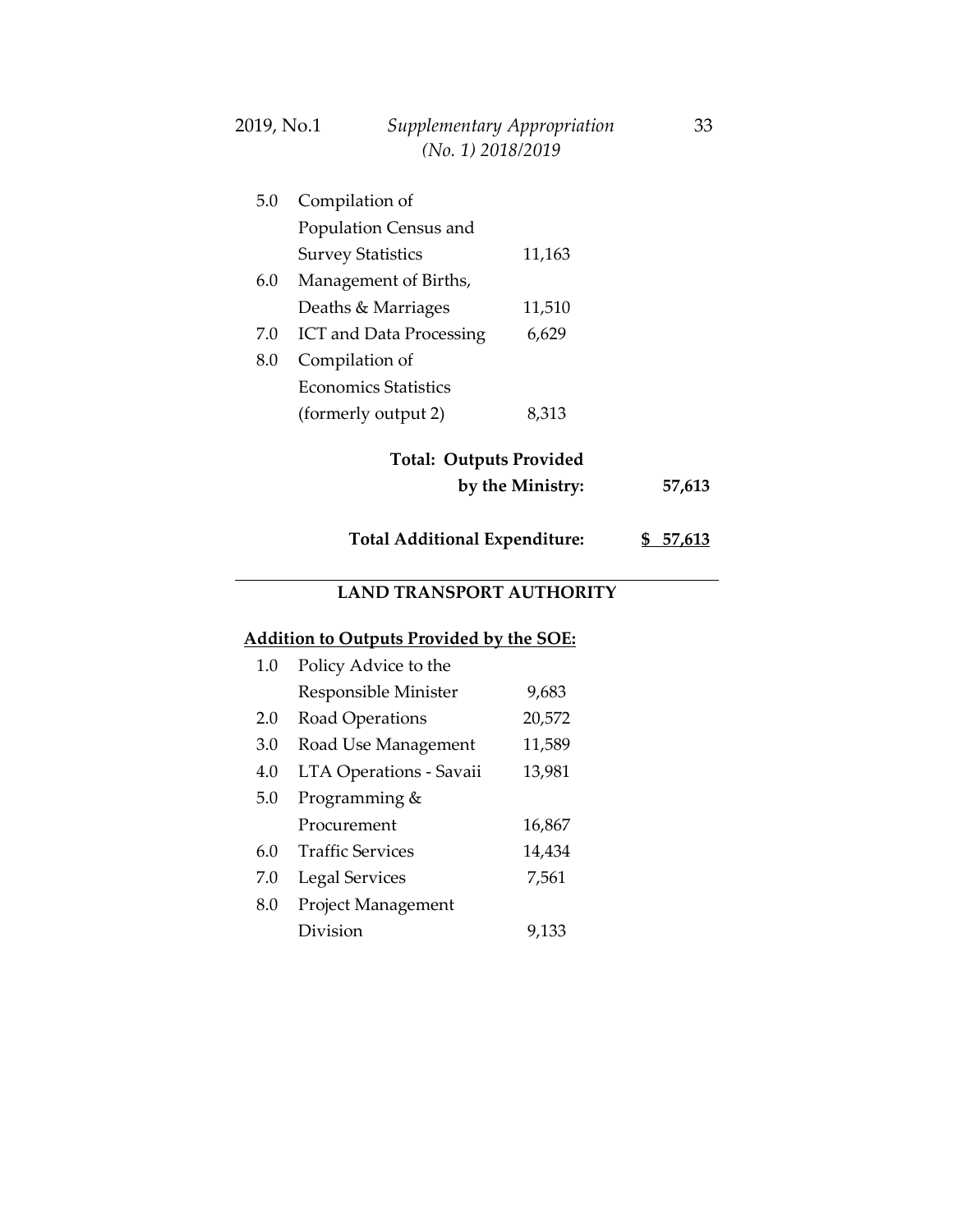| 34        | Supplementary Appropriation<br>(No. 1) 2018/2019  |                           | 2019, No.1 |
|-----------|---------------------------------------------------|---------------------------|------------|
|           | <b>Total: Addition to Outputs</b>                 |                           |            |
|           |                                                   | Provided by the SOE:      | 103,820    |
|           | <b>Total Additional Expenditure:</b>              |                           | \$103,820  |
|           | <b>LAW REFORM COMMISSION</b>                      |                           |            |
|           | <u><b>Addition to Outputs Provided by the</b></u> |                           |            |
| Ministry: |                                                   |                           |            |
| 1.0       | Legal Research Analysis                           |                           |            |
|           | and Recommendations                               | 16,263                    |            |
|           | <b>Total: Addition to Outputs</b>                 |                           |            |
|           | Provided by the Ministry:                         |                           | 16,263     |
|           |                                                   | <b>Total Expenditure:</b> | \$16,263   |
|           | PRISONS AND CORRECTIONS SERVICES                  |                           |            |
|           | <u><b>Addition to Outputs Provided by the</b></u> |                           |            |
| Ministry: |                                                   |                           |            |
| 1.0       | Policy Advice to the                              |                           |            |
|           | Minister                                          | 9,154                     |            |
| 2.0       | Security and                                      |                           |            |
|           | Rehabilitation                                    |                           |            |
|           | Operations                                        | 58,489                    |            |
| 3.0       | <b>Development Services</b>                       | 8,328                     |            |
|           | <b>Total: Addition to Outputs</b>                 |                           |            |
|           | Provided by the Ministry:                         |                           | 75,970     |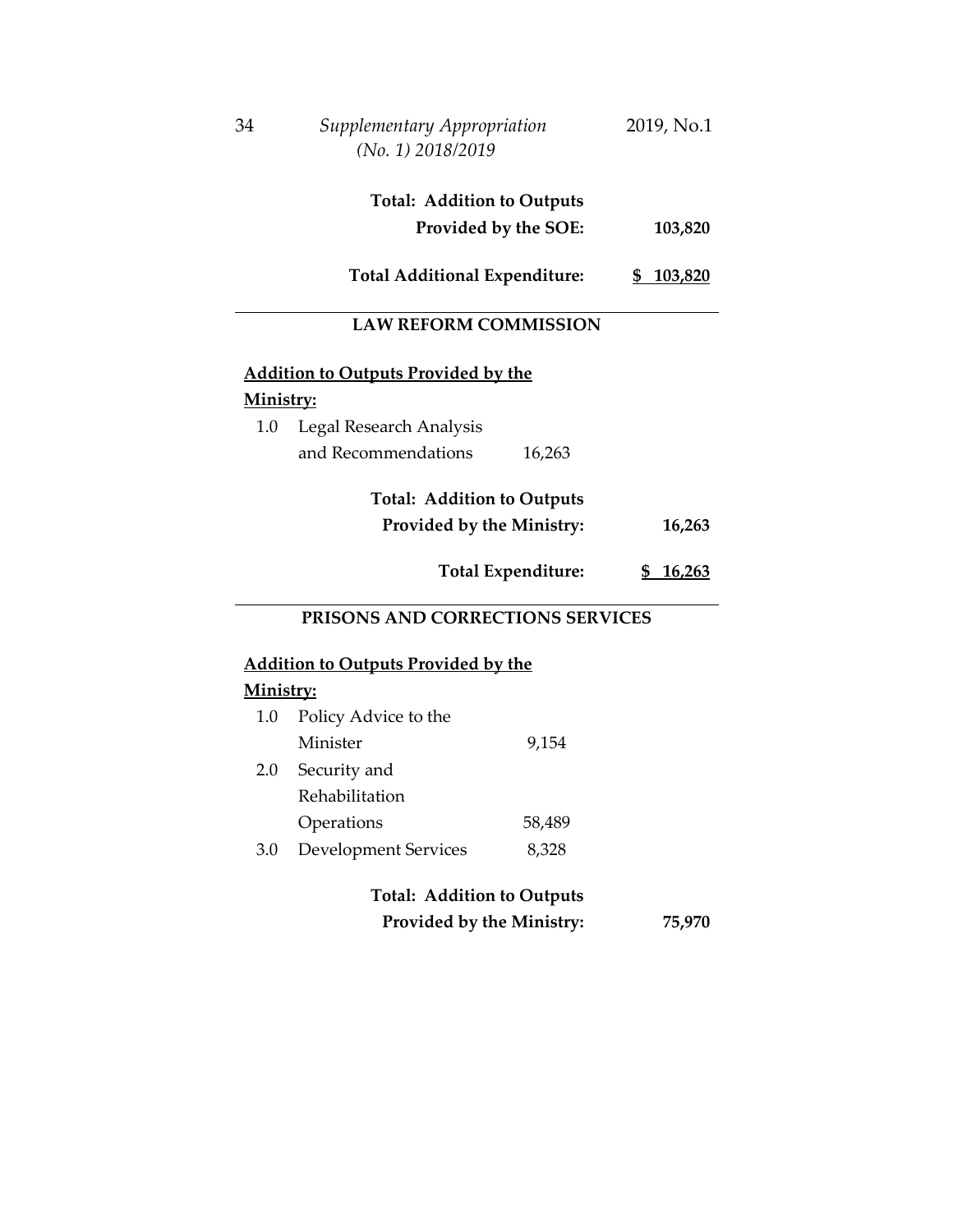| 2019, No.1 | Supplementary Appropriation | 35 |
|------------|-----------------------------|----|
|            | $(No. 1)$ 2018/2019         |    |

| <b>Addition to Transactions on Behalf of the</b>                                        |           |                           |  |  |
|-----------------------------------------------------------------------------------------|-----------|---------------------------|--|--|
| State:                                                                                  |           |                           |  |  |
| <b>Government Initiatives</b>                                                           |           |                           |  |  |
| Construction of Prison                                                                  |           |                           |  |  |
| Building                                                                                | 1,965,217 |                           |  |  |
| Rents & Leases                                                                          |           |                           |  |  |
| VAGST Output Tax                                                                        | 294,783   |                           |  |  |
| Total: Addition to Transactions<br>on Behalf of the State:<br><b>Total Expenditure:</b> |           | 2,260,000<br>\$ 2,335,970 |  |  |

 **TOTAL ADDITIONAL OVERALL EXPENDITURES 2018 - 2019 \$ 16,557,282**